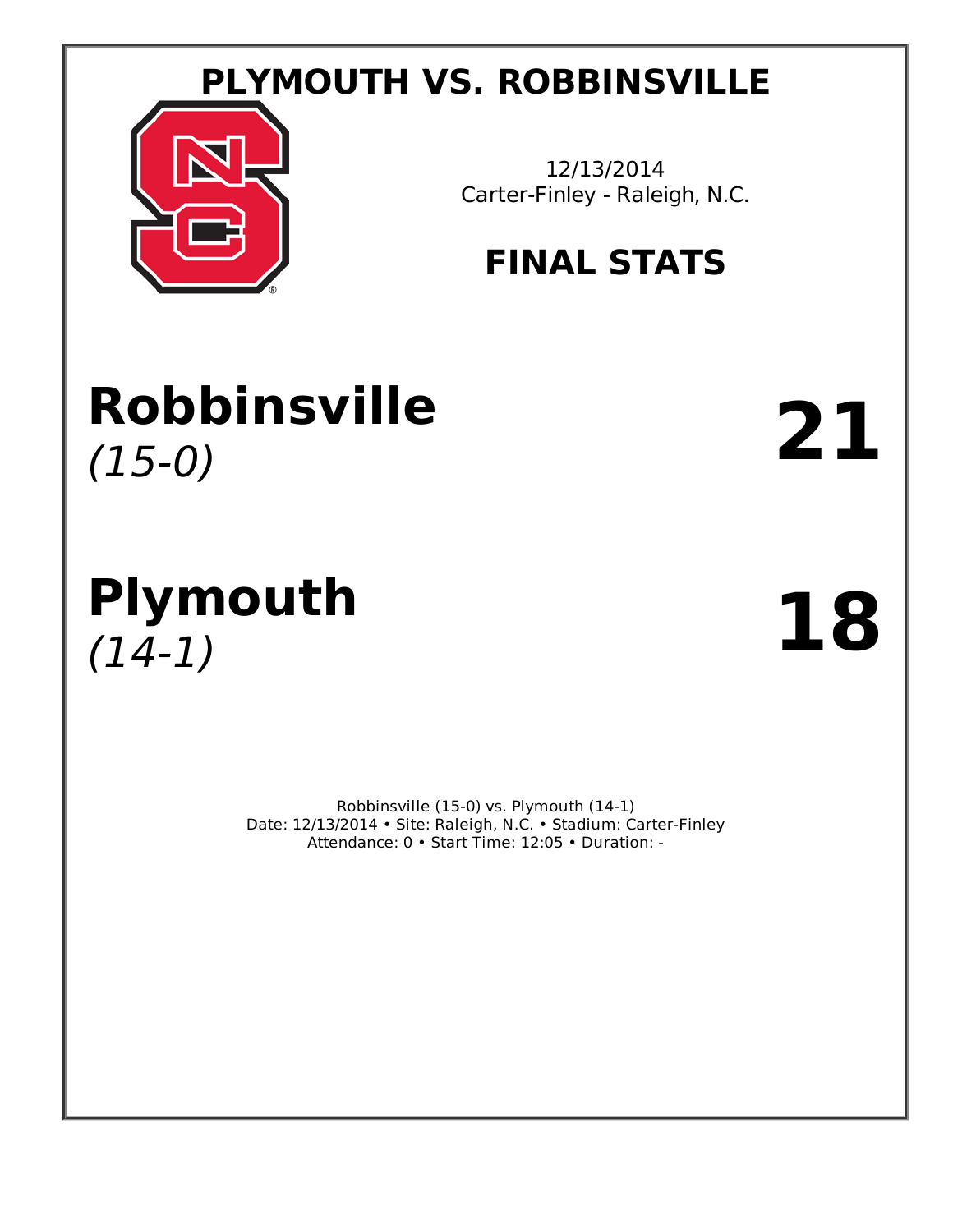#### **Scoring Summary(Final) Robbinsville vs. Plymouth (12/13/2014 at Raleigh, N.C.)**

Robbinsville (15-0) vs. Plymouth (14-1) Date: 12/13/2014 • Site: Raleigh, N.C. • Stadium: Carter-Finley Attendance: 0

| <b>Score by Quarters</b> |  |  | 4 Total |
|--------------------------|--|--|---------|
| Robbinsville             |  |  |         |
| Plymouth                 |  |  |         |

| <b>Qtr Time Scoring Play</b>                                        | $V-H$     |
|---------------------------------------------------------------------|-----------|
| 1st 08:53 ROBB - Galaviz 14 yd TD RUSH (KICK by Gibson), 8-64 3:07  | $7-0$     |
| 2nd 10:13 ROBB - Galaviz 15 yd TD RUSH (KICK by Gibson), 12-74 5:51 | $14-0$    |
| 2nd 08:32 PLY - Lirian 26 yd TD RUSH (KICK by Castaneda), 4-36 1:30 | $14-7$    |
| 2nd 02:07 PLY - Castaneda 26 yd FG 11-25 6:09                       | $14 - 10$ |
| 2nd 00:57 ROBB - Matheson 39 yd TD RUSH (KICK by Gibson), 4-77 1:06 | 21-10     |
| 4th 03:22 PLY - Webb 42 yd TD RUSH (RUSH by Dance), 4-59 1:14       | 21-18     |

Kickoff time: 12:05 • End of Game: • Total elapsed time: - Officials: Referee: Haynes; Umpire: Cox; Linesman: Lipscomb; Line judge: Lutz; Back judge: Sherrill; Field judge: Eggers; Side judge: Parker; Scorer: ; Temperature: 51 • Wind: NW 6mph • Weather: Sunny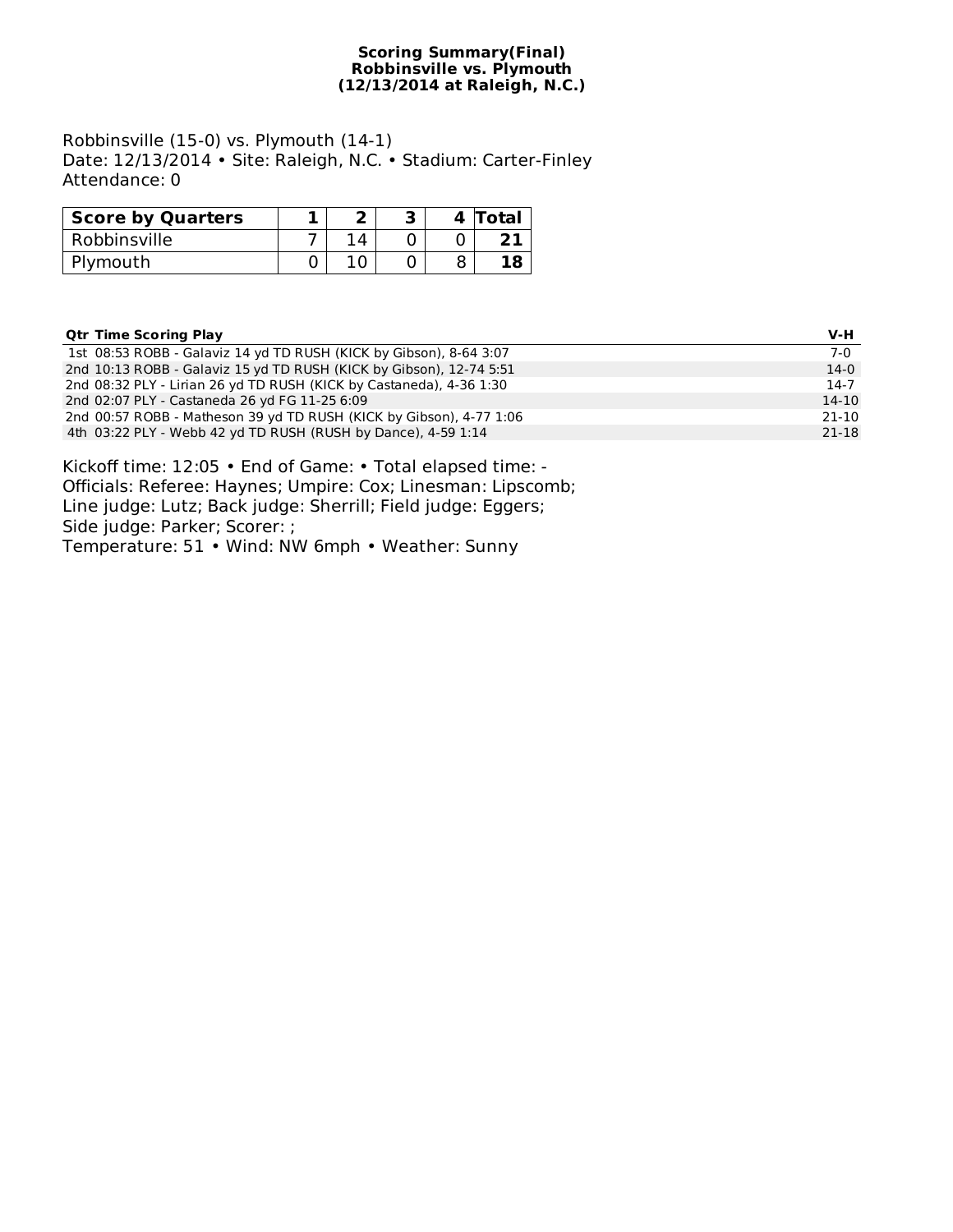#### **Team Statistics(Final) Robbinsville vs. Plymouth (12/13/2014 at Raleigh, N.C.)**

l,

|                                  | <b>ROBB</b>  | <b>PLY</b>   |
|----------------------------------|--------------|--------------|
| <b>FIRST DOWNS</b>               | 13           | 12           |
| Rushing                          | 9            | 9            |
| Passing                          | 4            | 3            |
| Penalty                          | $\Omega$     | $\mathbf 0$  |
| <b>NET YARDS RUSHING</b>         | 157          | 241          |
| <b>Rushing Attempts</b>          | 44           | 45           |
| Average Per Rush                 | 3.6          | 5.4          |
| <b>Rushing Touchdowns</b>        | 3            | 2            |
| <b>Yards Gained Rushing</b>      | 201          | 250          |
| <b>Yards Lost Rushing</b>        | 44           | 9            |
| <b>NET YARDS PASSING</b>         | 93           | 52           |
| Completions-Attempts-Int         | $4 - 9 - 1$  | $5 - 9 - 0$  |
| Average Per Attempt              | 10.3         | 5.8          |
| Average Per Completion           | 23.3         | 10.4         |
| Passing Touchdowns               | 0            | 0            |
| <b>TOTAL OFFENSIVE YARDS</b>     | 250          | 293          |
| Total offensive plays            | 53           | 54           |
| Average Gain Per Play            | 4.7          | 5.4          |
| Fumbles: Number-Lost             | $2 - 1$      | $1 - 1$      |
| Penalties: Number-Yards          | $5 - 35$     | $6 - 43$     |
| <b>PUNTS-YARDS</b>               | 4-150        | $1 - 60$     |
| Average Yards Per Punt           | 37.5         | 60.0         |
| <b>Net Yards Per Punt</b>        | 37.5         | 41           |
| Inside 20                        | 0            | 1            |
| 50+ Yards                        | 0            | 1            |
| Touchbacks                       | 0            | $\Omega$     |
| Fair catch                       | 0            | 0            |
| <b>KICKOFFS-YARDS</b>            | $4 - 140$    | $4 - 147$    |
| Average Yards Per Kickoff        | 35           | 36.8         |
| Net Yards Per Kickoff            | 26           | 18.3         |
| Touchbacks                       | 0            | 0            |
| Punt returns: Number-Yards-TD    | $0 - 0 - 0$  | $1 - 19 - 0$ |
| Average Per Return               | 0            | 19           |
| Kickoff returns: Number-Yards-TD | $4 - 36 - 0$ | $4 - 74 - 0$ |
| Average Per Return               | 9            | 18.5         |
| Interceptions: Number-Yards-TD   | $0 - 0 - 0$  | $1 - 0 - 0$  |
| Fumble Returns: Number-Yards     | $1-0$        | $1 - 0$      |
| <b>Miscellaneous Yards</b>       | 0            | 0            |
| <b>Possession Time</b>           | 24:31        | 23:29        |
| 1st Quarter                      | 07:20        | 04:40        |
| 2nd Quarter                      | 03:13        | 08:47        |
| 3rd Quarter                      | 05:28        | 06:32        |
| 4th Quarter                      | 08:30        | 03:30        |
| <b>Third-Down Conversions</b>    | 6 of 13      | 6 of 13      |
| <b>Fourth-Down Conversions</b>   | 0 of 1       | $0$ of $5$   |
| <b>Red Zone Scores-Chances</b>   | $2$ of $2$   | 1 of 1       |
| Touchdowns                       | 2            | 0            |
| <b>Field Goals</b>               | $0$ of $0$   | 1 of 1       |
| Sacks By: Number-Yards           | $0 - 0$      | $4 - 30$     |
| <b>PAT Kicks</b>                 | $3 - 3$      | $1 - 1$      |
| <b>Field Goals</b>               | of           | $1$ of $1$   |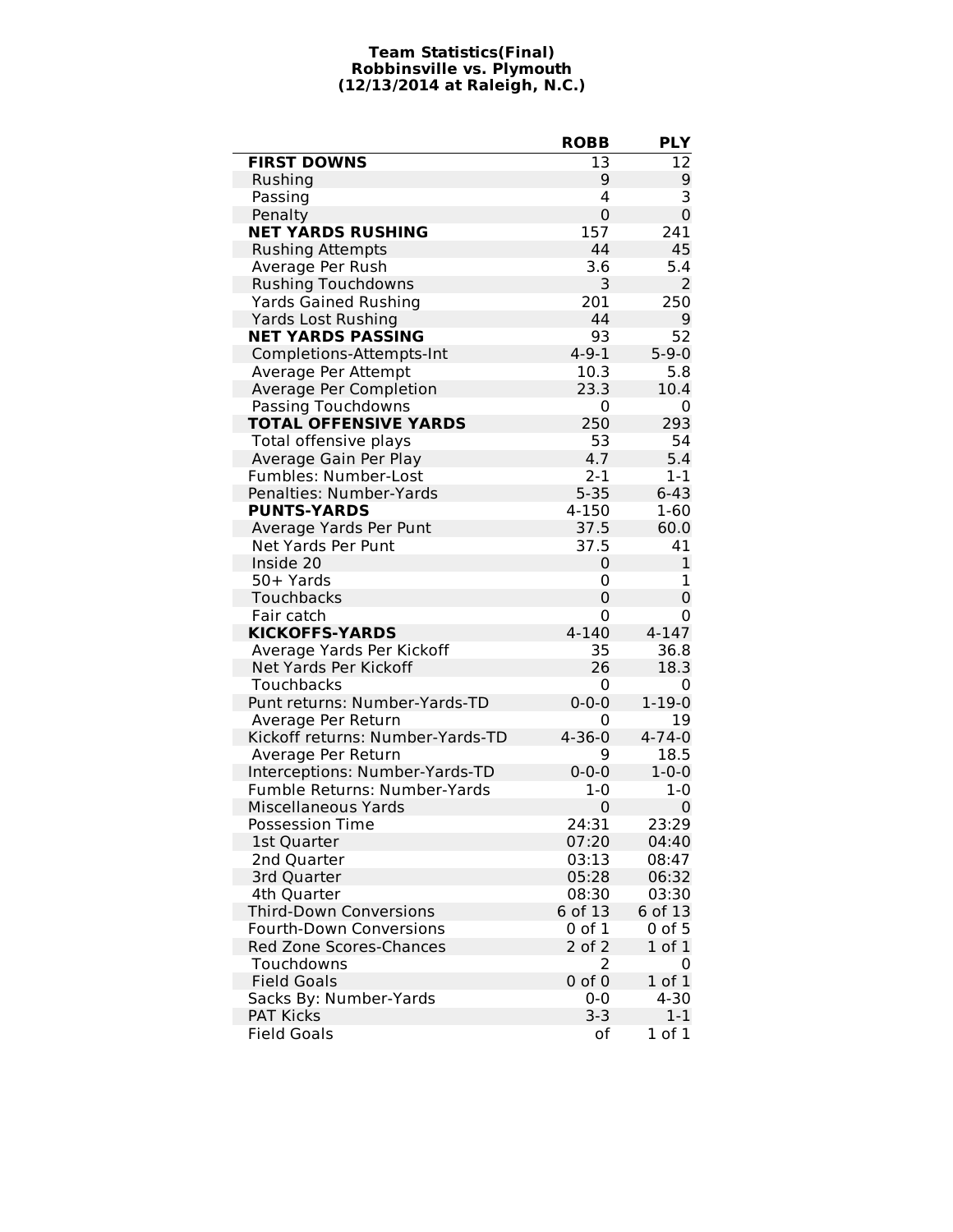#### **Individual Statistics(Final) Robbinsville vs. Plymouth (12/13/2014 at Raleigh, N.C.)**

| Robbinsville       |                     |                                  |                |                       |                |                  |                                  | Plymouth                     |                 |                            |                 |                     |                       |                     |                      |                                  |
|--------------------|---------------------|----------------------------------|----------------|-----------------------|----------------|------------------|----------------------------------|------------------------------|-----------------|----------------------------|-----------------|---------------------|-----------------------|---------------------|----------------------|----------------------------------|
| <b>Rushing</b>     | No.                 | Gain                             | Loss           | <b>Net</b>            | TD             | Lg               | Avg                              | <b>Rushing</b>               |                 | No.<br>Gain                |                 | Loss                | Net                   | TD                  | Lg                   | Avg                              |
| Galaviz            | 26                  | 118                              |                | $\overline{7}$<br>111 | 2              | 29               | 4.3                              | Webb                         |                 | 12<br>79                   |                 | 1                   | 78                    | 1                   | 42                   | 6.5                              |
| Matheson           | 11                  | 69                               |                | 35<br>34              | 1              | 39               | 3.1                              | Lirian                       |                 | 9<br>58                    |                 | 0                   | 58                    |                     | 1 26                 | 6.4                              |
| Hemphill           | $\overline{4}$      | 8                                |                | $\mathbf 0$<br>8      | $\Omega$       | 4                | 2                                | Simpson                      |                 | 10<br>49                   |                 | 0                   | 49                    | $\Omega$            | 20                   | 4.9                              |
| Millsaps, L.       | 2                   | 6                                |                | 0<br>6                | 0              | 3                | 3                                | Dance                        |                 | 11<br>47                   |                 | 8                   | 39                    | 0                   | 14                   | 3.5                              |
| <b>TEAM</b>        | $\mathbf{1}$        | 0                                |                | 2<br>$-2$             | 0              | $\mathbf 0$      | $-2$                             | Hollingsworth                |                 | $\mathbf{1}$<br>11         |                 | 0                   | 11                    | 0                   | 11                   | 11                               |
| <b>Totals</b>      | 44                  | $\overline{201}$                 | 44             | 157                   | $\overline{3}$ | 39               | $\overline{3.6}$                 | Wilkins, R.<br><b>Totals</b> |                 | 2<br>45<br>250             | 6               | 0<br>$\overline{q}$ | 6<br>$\overline{241}$ | 0<br>$\overline{2}$ | 3<br>$\overline{42}$ | 3<br>5.4                         |
|                    |                     |                                  |                |                       |                |                  |                                  |                              |                 |                            |                 |                     |                       |                     |                      |                                  |
| Passing            |                     | $C - A - I$                      | Yds            | th                    | Long           |                  | <b>Sack</b>                      | <b>Passing</b>               | $C-A-I$         |                            | Yds             | th                  |                       | Long                |                      | Sack                             |
| Matheson           |                     | $4 - 9 - 1$                      | 93             | 0                     | 42             |                  | 4                                | Webb                         | $5 - 9 - 0$     |                            | $\overline{52}$ | 0                   |                       | 37                  |                      | 0                                |
| <b>Totals</b>      |                     | $4 - 91$                         | 93             | $\overline{0}$        | 42             |                  | $\overline{4}$                   | <b>Totals</b>                | $5 - 90$        |                            | 52              | $\overline{0}$      |                       | $\overline{37}$     |                      | $\overline{0}$                   |
| Receiving          |                     | No.                              |                | Yards                 | <b>TD</b>      |                  | Long                             | <b>Receiving</b>             |                 | No.                        |                 | Yards               |                       | <b>TD</b>           |                      | Long                             |
| Galaviz            |                     | $\overline{2}$                   |                | 63                    | $\overline{0}$ |                  | 42                               | Pruvis                       |                 | З                          |                 |                     | $\overline{36}$       | $\overline{0}$      |                      | 37                               |
| Millsaps, L.       |                     | 2                                |                | 30                    | 0              |                  | 17                               | Keys                         |                 | $\mathbf 1$                |                 |                     | 15                    | 0                   |                      | 15                               |
| <b>Totals</b>      |                     | 4                                |                | $\overline{93}$       | $\overline{0}$ |                  | 42                               | Simpson                      |                 | 1                          |                 |                     | $\mathbf{1}$          | 0                   |                      | $\mathbf{1}$                     |
|                    |                     |                                  |                |                       |                |                  |                                  | <b>Totals</b>                |                 | 5                          |                 |                     | 52                    | $\overline{0}$      |                      | 37                               |
| <b>Punting</b>     | No.                 | Yds                              |                |                       |                | In20             | TB                               | <b>Punting</b>               | No.             | Yds                        |                 |                     | Long                  |                     | In20                 | TВ                               |
|                    |                     | 150                              | Avg            |                       | Long           |                  |                                  |                              |                 | 60                         | Avg<br>60.0     |                     |                       |                     |                      |                                  |
| Matheson           | 4<br>$\overline{4}$ |                                  | 37.5           |                       | 44             |                  | 0<br>$\mathbf 0$                 | Kelly                        | 1               |                            |                 |                     | 60                    |                     |                      | $\pmb{0}$<br>1<br>$\overline{0}$ |
| Totals             |                     | 150                              | 37.5           |                       | 44             |                  | $\mathbf 0$<br>$\mathbf 0$       | <b>Totals</b>                | 1               | 60                         | 60.0            |                     | 60                    |                     | $\mathbf{1}$         |                                  |
|                    | Punt                |                                  | <b>Kickoff</b> |                       |                | <b>Intercept</b> |                                  |                              |                 | Punt                       |                 | <b>Kickoff</b>      |                       |                     | <b>Intercept</b>     |                                  |
| Returns            | No                  | Yds<br>Lg                        | No             | Yds<br>Lg             | No             | Yds              | Lg                               | <b>Returns</b>               | No              | Yds Lg                     | No              |                     | Yds Lg                | No                  | Yds                  | Lg                               |
| Postwell           | $\mathbf 0$         | 0<br>0                           | $\overline{2}$ | 24<br>21              | $\mathbf 0$    |                  | 0<br>$\mathbf 0$                 | Webb                         | $\mathbf{1}$    | 19<br>19                   | 0               |                     | 0<br>$\mathbf 0$      | 1                   |                      | 0<br>$\mathbf 0$                 |
| Galaviz            | 0                   | 0<br>$\mathbf 0$                 | $\mathbf{1}$   | 7<br>7                | 0              |                  | 0<br>0                           | Kelly                        | $\mathbf 0$     | $\mathbf 0$<br>$\mathbf 0$ | 3               | 56                  | 39                    | 0                   |                      | 0<br>0                           |
| Matheson           | 0                   | 0<br>$\overline{0}$              | 1              | 5<br>5                | 0              |                  | 0<br>0                           | Downing, T.                  | 0               | $\mathbf 0$<br>0           | 1               | 18                  | 18                    | 0                   |                      | 0<br>0                           |
| <b>Totals</b>      | $\overline{0}$      | $\overline{0}$<br>$\overline{0}$ | $\overline{4}$ | 36<br>21              | $\mathbf{0}$   |                  | $\overline{0}$<br>$\overline{0}$ | <b>Totals</b>                | $\mathbf{1}$    | 19<br>19                   | 4               | 74                  | 39                    | $\mathbf{1}$        |                      | $\overline{0}$<br>$\overline{0}$ |
| <b>Field goals</b> |                     | Otr Time                         |                | <b>Dist</b>           |                | <b>Result</b>    |                                  | <b>Field goals</b>           |                 | <b>Qtr Time</b>            |                 | <b>Dist</b>         |                       |                     | <b>Result</b>        |                                  |
|                    |                     |                                  |                |                       |                |                  |                                  | Castaneda                    | 2 <sub>nd</sub> | 02:07                      |                 | 26 yards            |                       |                     | qood                 |                                  |
| <b>Kickoffs</b>    | No.                 | Yards                            |                | Avg                   |                | ТB               | OВ                               | <b>Kickoffs</b>              | No.             | Yards                      |                 |                     | Avg                   | TB                  |                      | OВ                               |
| Gibson             | 4                   | 140 yards                        |                | 35                    |                | $\overline{0}$   | $\overline{0}$                   | Conner                       | 4               | 147 yards                  |                 |                     | 36.8                  | $\mathbf 0$         |                      | 0                                |
|                    |                     |                                  |                |                       |                |                  |                                  |                              |                 |                            |                 |                     |                       |                     |                      |                                  |
| All-purpose        |                     | Run                              | <b>Rcv</b>     | KR                    | IR<br>PR       |                  | <b>Total</b>                     | All-purpose                  |                 | Run                        | Rcv             | ΚR                  | <b>PR</b>             | IR                  |                      | <b>Total</b>                     |
| Galaviz            |                     | 111                              | 63             | 7                     | 0              | 0                | 181                              | Webb                         |                 | 78                         | 0               | 0                   | 19                    | 0                   |                      | 97                               |
| Matheson           |                     | 34                               | 0              | 5                     | 0              | 0                | 39                               | Lirian                       |                 | 58                         | 0               | 0                   | 0                     | 0                   |                      | 58                               |
| Millsaps, L.       |                     | 6                                | 30             | 0                     | 0              | 0                | 36                               | Kelly                        |                 | 0                          | 0               | 56                  | 0                     | 0                   |                      | 56                               |
| Postwell           |                     | 0                                | 0              | 24                    | 0              | $\mathbf 0$      | 24                               | Simpson                      |                 | 49                         | 1               | 0                   | $\mathbf 0$           | 0                   |                      | 50                               |

FUMBLES: Robbinsville- Galaviz 2-1 . Plymouth- Dance 1-1 .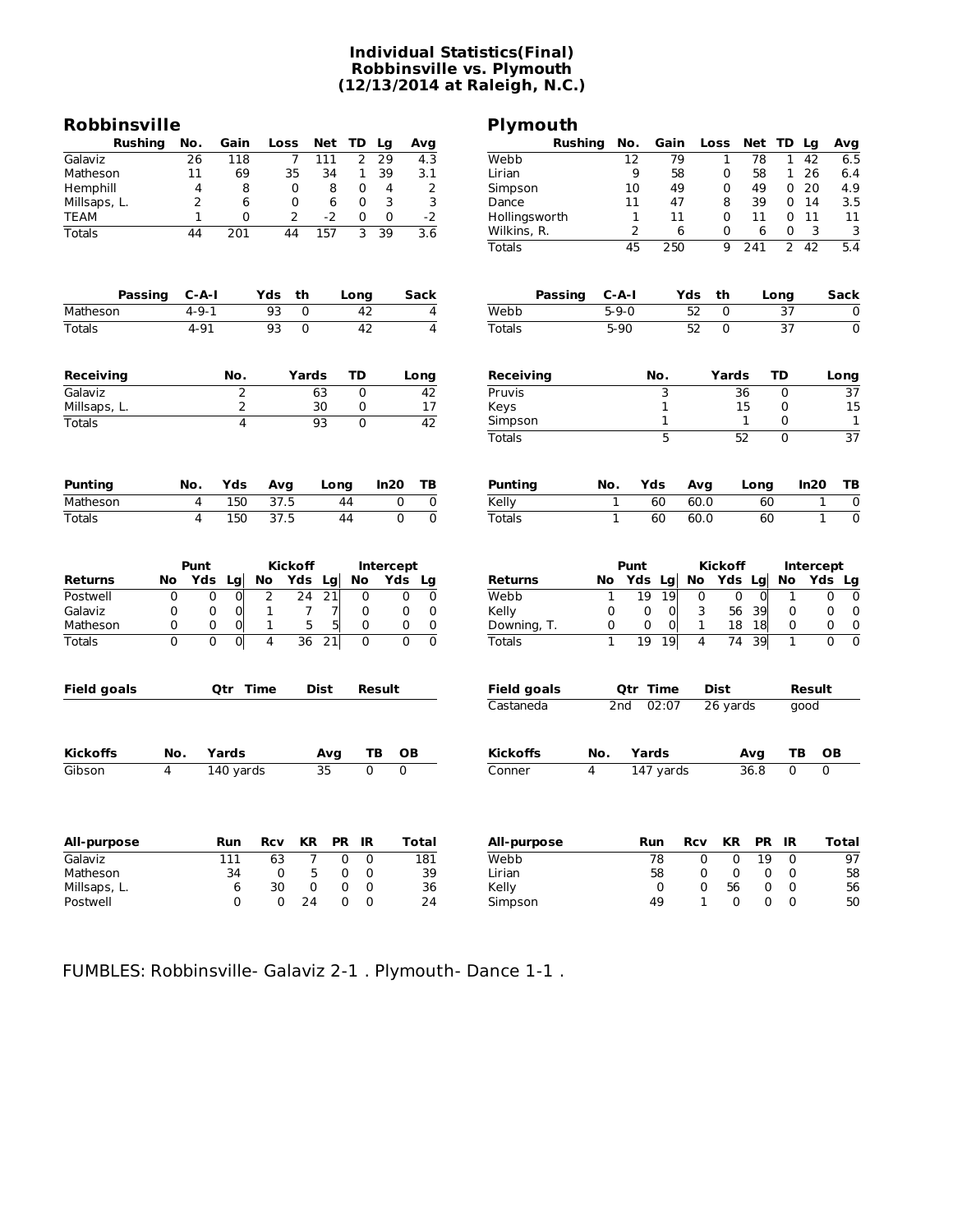#### **Defensive Statistics(Final) Robbinsville vs. Plymouth (12/13/2014 at Raleigh, N.C.)**

| #  | <b>Robbinsville</b> | Solo        | Ast            | <b>Total</b>    | Sacks-Yds                    | <b>TFL-Yds</b>           | FF                       | FR-Yds                   | Int-Yds                  | <b>BrUp</b>              | <b>Blks</b>              | <b>QBH</b>     |
|----|---------------------|-------------|----------------|-----------------|------------------------------|--------------------------|--------------------------|--------------------------|--------------------------|--------------------------|--------------------------|----------------|
| 11 | Matheson            | 7           | 5              | 12              | $\overline{\phantom{0}}$     | $1.0 - 2$                |                          |                          |                          |                          |                          |                |
| 9  | <b>Brown</b>        | 5           | 5              | 10              | $\overline{a}$               |                          |                          |                          |                          |                          |                          |                |
| 4  | Duncan              | 2           | 5              | 7               | $\blacksquare$               |                          |                          |                          |                          | $\overline{2}$           |                          |                |
| 3  | Galaviz             | 2           | $\overline{4}$ | 6               | $\overline{\phantom{0}}$     | $1.0 - 3$                |                          |                          |                          |                          |                          |                |
| 10 | Millsaps, L.        | 5           | $\mathbf 1$    | 6               | $\overline{\phantom{a}}$     |                          |                          |                          |                          |                          |                          |                |
|    | 15 Welch            | 3           | 3              | 6               | $\overline{\phantom{a}}$     | $1.0 - 2$                | $\overline{\phantom{0}}$ |                          |                          | $\overline{\phantom{a}}$ |                          |                |
|    | 23 Wachacha, Z.     | 2           | $\overline{3}$ | 5               |                              |                          |                          |                          |                          |                          |                          |                |
|    | 32 Franks           | 1           | 4              | 5               | $\frac{1}{2}$                | $0.5 - 1$                |                          |                          | $\blacksquare$           | $\blacksquare$           |                          |                |
|    | 55 Lovin            | 1           | 4              | 5               |                              | $0.5 - 0$                |                          |                          |                          |                          |                          |                |
|    | 75 Adams, C.        | 2           | $\overline{2}$ | 4               | $\overline{\phantom{a}}$     |                          | $\qquad \qquad -$        |                          |                          | -                        |                          |                |
|    | 44 Hemphill         | 3           | $\mathbf 0$    | 3               |                              | $1.0 - 3$                | 1                        | $1 - 0$                  |                          |                          |                          |                |
|    | 12 Millsaps, C.     | 1           | $\mathbf 0$    | 1               | $\overline{\phantom{0}}$     | $\overline{\phantom{a}}$ |                          |                          |                          |                          |                          |                |
|    | 22 Rattler          | 1           | $\mathbf{0}$   | 1               | $\blacksquare$               | -                        | $\overline{\phantom{a}}$ | $\overline{\phantom{a}}$ | $\overline{\phantom{0}}$ | $\overline{\phantom{0}}$ | $\overline{\phantom{a}}$ |                |
|    | <b>Totals</b>       | 35          | 36             | $\overline{71}$ | $0 - 0$                      | $5.0 - 11$               | $\overline{1}$           | $1 - 0$                  | $0 - 0$                  | $\overline{2}$           | $\overline{0}$           | $\overline{0}$ |
|    |                     |             |                |                 |                              |                          |                          |                          |                          |                          |                          |                |
|    |                     |             |                |                 |                              |                          |                          |                          |                          |                          |                          |                |
| #  | Plymouth            | Solo        | Ast            | <b>Total</b>    | Sacks-Yds                    | <b>TFL-Yds</b>           | <b>FF</b>                | <b>FR-Yds</b>            | Int-Yds                  | <b>BrUp</b>              | <b>Blks</b>              | QBH            |
|    | 89 Pruvis           | 10          | $\overline{2}$ | 12              | $\overline{a}$               | $2.0 - 2$                | $\mathbf{1}$             |                          | -                        |                          |                          |                |
|    | 4 Nixon             | 3           | 5              | 8               | $\overline{a}$               |                          |                          |                          |                          |                          |                          |                |
|    | 86 Keys             | 4           | $\overline{2}$ | $6\phantom{1}6$ | $1.0 - 10$                   | $2.0 - 11$               |                          |                          |                          |                          |                          |                |
|    | 1 Webb              | 3           | $\overline{2}$ | 5               | $\overline{a}$               |                          |                          |                          | $1-0$                    | $\overline{2}$           | $\overline{\phantom{a}}$ |                |
|    | 48 Hollingsworth    | 4           | 1              | 5               | $1.0 - 6$                    | $3.0 - 12$               |                          |                          |                          |                          |                          |                |
|    | 56 Conner           | 3           | $\overline{2}$ | 5               | $1.0 - 9$                    | $2.0 - 12$               |                          |                          | $\blacksquare$           | $\blacksquare$           |                          |                |
|    | 16 Young            | 1           | 3              | 4               |                              |                          |                          |                          |                          |                          |                          |                |
|    | 83 Brooks           | 0           | $\overline{4}$ | $\overline{4}$  | $\qquad \qquad \blacksquare$ |                          |                          | $1 - 0$                  | $\overline{\phantom{a}}$ |                          |                          |                |
|    | 11 Franklin         | 3           | $\mathbf 0$    | 3               |                              |                          |                          |                          |                          |                          |                          |                |
|    | 32 Johnson          | 3           | $\mathbf 0$    | 3               | $1.0 - 5$                    | $1.0 - 5$                |                          |                          |                          |                          |                          |                |
|    | 35 Purvis           | 0           | 2              | 2               |                              |                          |                          |                          | $\overline{\phantom{a}}$ | $\overline{\phantom{a}}$ |                          |                |
|    | 22 Underwood        | $\mathbf 0$ | $\overline{1}$ | $\mathbf 1$     |                              |                          |                          |                          | $\blacksquare$           | $\blacksquare$           | $\blacksquare$           |                |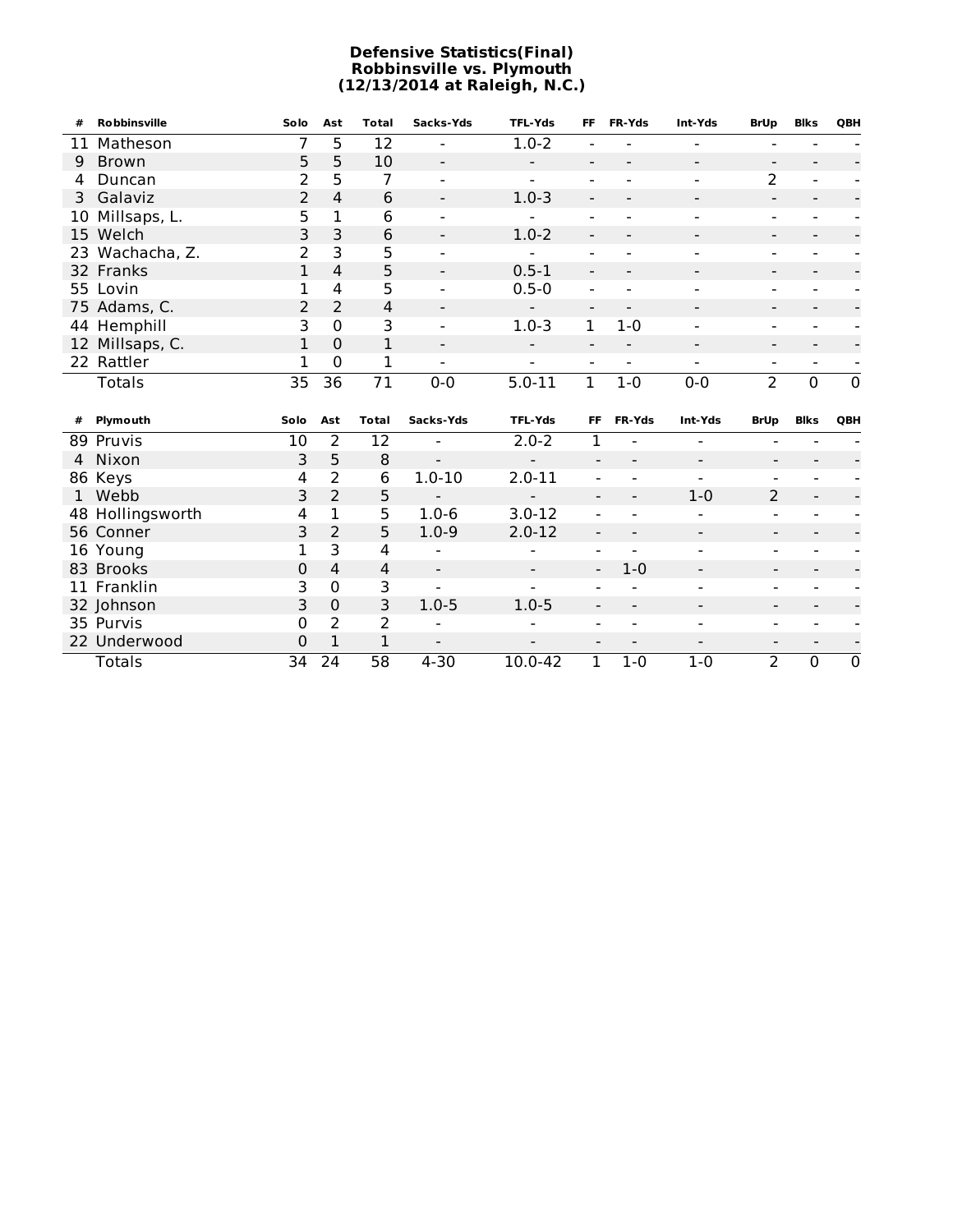#### **Participation Report(Final) Robbinsville vs. Plymouth (12/13/2014 at Raleigh, N.C.)**

| <b>Robbinsville</b> |    |                | <b>Plymouth</b> |    |                |  |
|---------------------|----|----------------|-----------------|----|----------------|--|
| <b>Pos</b>          | ## | <b>OFFENSE</b> | <b>Pos</b>      | ## | <b>OFFENSE</b> |  |
|                     |    |                |                 |    |                |  |
| <b>Pos</b>          | ## | <b>DEFENSE</b> | Pos             | ## | <b>DEFENSE</b> |  |

**Robbinsville:** 1-Postwell; 3-Galaviz; 4-Duncan; 5-Wachacha; 7-Gibson; 9-Brown; 10-Millsaps, L.; 11-Matheson; 12-Millsaps, C.; 15- Welch; 22-Rattler; 23-Wachacha, Z.; 32-Franks; 44-Hemphill; 55-Lovin; 75-Adams, C.;

**Plymouth:** 1-Webb; 2-Wilkins, R.; 4-Nixon; 5-Simpson; 10-Dance; 11-Franklin; 15-Kelly; 16-Young; 21-Downing, T.; 22-Underwood; 27- Lirian; 32-Johnson; 35-Purvis; 47-Castaneda; 48-Hollingsworth; 56-Conner; 83-Brooks; 86-Keys; 89-Pruvis;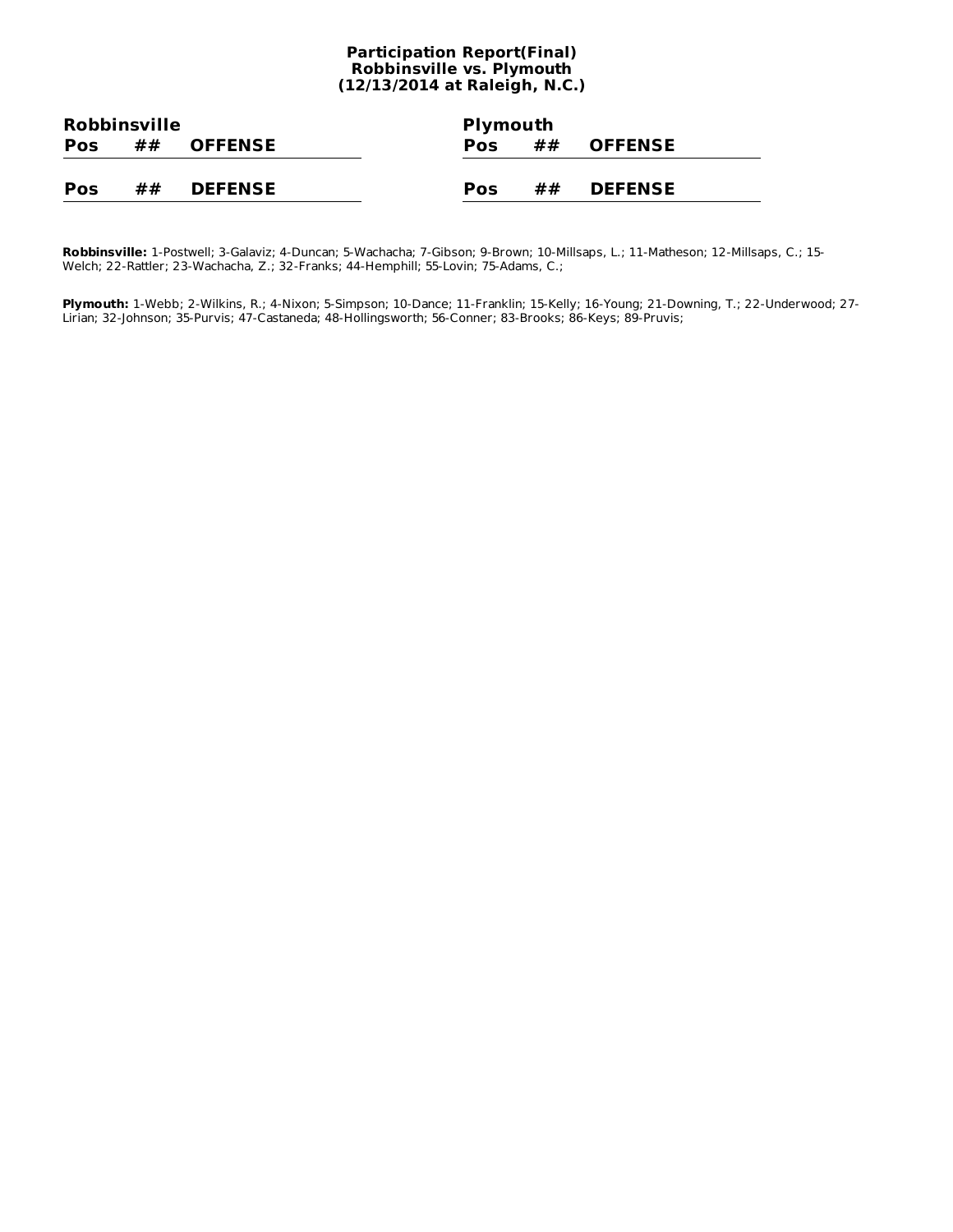#### **Drive Chart (By Team)(Final) Robbinsville vs. Plymouth (12/13/2014 at Raleigh, N.C.)**

|             |     |                    | <b>Drive Started</b> |                 |                    | <b>Drive Ended</b> | Consumed        |               |            |
|-------------|-----|--------------------|----------------------|-----------------|--------------------|--------------------|-----------------|---------------|------------|
| Team        | Qtr | Spot               | Time                 | <b>Obtained</b> | <b>Spot</b>        | Time               | <b>How lost</b> | <b>PI-Yds</b> | <b>TOP</b> |
| <b>ROBB</b> | 1st | ROBB36             | 12:00                | KO              | PLY00              | 08:53              | *TD             | $8 - 64$      | 3:07       |
| <b>ROBB</b> | 1st | ROBB37             | 06:45                | <b>DOWNS</b>    | ROBB37             | 06:36              | <b>INT</b>      | $1 - 0$       | 0:09       |
| <b>ROBB</b> | 1st | ROBB <sub>26</sub> | 04:04                | <b>DOWNS</b>    | PLY00              | 10:13              | *TD             | $12 - 74$     | 5:51       |
| <b>ROBB</b> | 2nd | ROBB35             | 08:24                | KO.             | ROBB34             | 08:16              | <b>FUMB</b>     | $1 - -1$      | 0:08       |
| <b>ROBB</b> | 2nd | ROBB <sub>23</sub> | 02:03                | KO              | PLY00              | 00:57              | *TD             | $4 - 77$      | 1:06       |
| <b>ROBB</b> | 3rd | ROBB <sub>26</sub> | 09:16                | <b>DOWNS</b>    | ROBB <sub>24</sub> | 05:46              | <b>PUNT</b>     | $6 - -2$      | 3:30       |
| <b>ROBB</b> | 3rd | ROBB50             | 02:41                | <b>DOWNS</b>    | ROBB47             | 00:50              | <b>PUNT</b>     | $3 - -3$      | 1:51       |
| <b>ROBB</b> | 3rd | ROBB05             | 00:07                | <b>PUNT</b>     | ROBB05             | 10:28              | <b>PUNT</b>     | $3 - 0$       | 1:39       |
| <b>ROBB</b> | 4th | ROBB <sub>23</sub> | 09:12                | <b>DOWNS</b>    | ROBB <sub>23</sub> | 07:45              | <b>PUNT</b>     | $3 - 0$       | 1:27       |
| <b>ROBB</b> | 4th | PLY31              | 06:45                | <b>FUMB</b>     | <b>PLY41</b>       | 04:36              | <b>DOWNS</b>    | $4 - 10$      | 2:09       |
| <b>ROBB</b> | 4th | ROBB40             | 03:17                | КO              | PLY35              | 00:00              | <b>HALF</b>     | $8 - 25$      | 3:17       |

|                      | 1st   | 2nd   | 3rd   | 4th        | 1st  | 2nd         |         |
|----------------------|-------|-------|-------|------------|------|-------------|---------|
| <b>Robbinsville</b>  | Otr   | Otr   | Otr   | <b>Otr</b> | Half | Half        | Total   |
| Time of possession   | 07:20 | 03:13 | 05:28 | 08:30      |      | 10:33 13:58 | 24:31   |
| 3rd down conversions | $2-2$ | 3-3.  | -1-3  | በ-5        | 5-5. | 1-8         | $6-13$  |
| 4th down conversions | ი-ი   | ი-ი   | 0-0   | $0 - 1$    | 0-0  | $0 - 1$     | $0 - 1$ |

|            |                 |                   | <b>Drive Started</b> |                 |                    | <b>Drive Ended</b> | Consumed        |               |            |
|------------|-----------------|-------------------|----------------------|-----------------|--------------------|--------------------|-----------------|---------------|------------|
| Team       | <b>Qtr</b>      | Spot              | Time                 | <b>Obtained</b> | Spot               | Time               | <b>How lost</b> | <b>PI-Yds</b> | <b>TOP</b> |
| <b>PLY</b> | 1st             | <b>PLY41</b>      | 08:46                | KO.             | ROBB37             | 06:45              | <b>DOWNS</b>    | $5 - 22$      | 2:01       |
| <b>PLY</b> | 1st             | PLY <sub>23</sub> | 06:36                | <b>INT</b>      | ROBB <sub>26</sub> | 04:04              | <b>DOWNS</b>    | $6 - 51$      | 2:32       |
| <b>PLY</b> | 2 <sub>nd</sub> | ROBB36            | 10:02                | KO.             | ROBB00             | 08:32              | *TD             | $4 - 36$      | 1:30       |
| <b>PLY</b> | 2 <sub>nd</sub> | ROBB34            | 08:16                | <b>FUMB</b>     | ROBB09             | 02:07              | $*FG$           | $11 - 25$     | 6:09       |
| <b>PLY</b> | 2nd             | PLY33             | 00:54                | KO.             | PLY43              | 00:00              | <b>HALF</b>     | $3 - 10$      | 0:54       |
| <b>PLY</b> | 3rd             | PLY41             | 11:55                | KO.             | ROBB <sub>26</sub> | 09:16              | <b>DOWNS</b>    | $6 - 33$      | 2:39       |
| <b>PLY</b> | 3rd             | PLY32             | 05:46                | <b>PUNT</b>     | ROBB49             | 02:41              | <b>DOWNS</b>    | $7 - 19$      | 3:05       |
| <b>PLY</b> | 3rd             | PLY30             | 00:50                | <b>PUNT</b>     | PLY35              | 00:07              | <b>PUNT</b>     | $3 - 5$       | 0:43       |
| <b>PLY</b> | 4th             | ROBB30            | 10:28                | <b>PUNT</b>     | ROBB <sub>23</sub> | 09:12              | <b>DOWNS</b>    | $4 - 7$       | 1:16       |
| <b>PLY</b> | 4th             | PLY38             | 07:45                | <b>PUNT</b>     | PLY31              | 06:45              | <b>FUMB</b>     | $2 - -7$      | 1:00       |
| <b>PLY</b> | 4th             | PLY41             | 04:36                | <b>DOWNS</b>    | ROBB00             | 03:22              | $*$ TD          | $4 - 59$      | 1:14       |

|                      | 1st     | 2nd   | 3rd     | 4th     | 1st     | 2nd  |         |
|----------------------|---------|-------|---------|---------|---------|------|---------|
| Plymouth             | Otr     | Otr   | Otr     | Otr     | Half    | Half | Total   |
| Time of possession   | 04:40   | 08:47 | 06:32   | 03:30   | 13:27   | 10:2 | 23:29   |
| 3rd down conversions | በ-2     | 4-5   | 1-4     | 1-2     | 4-7     | 2-6  | 6-13    |
| 4th down conversions | $0 - 2$ | 0-0   | $0 - 2$ | $0 - 1$ | $0 - 2$ | በ-3  | $0 - 5$ |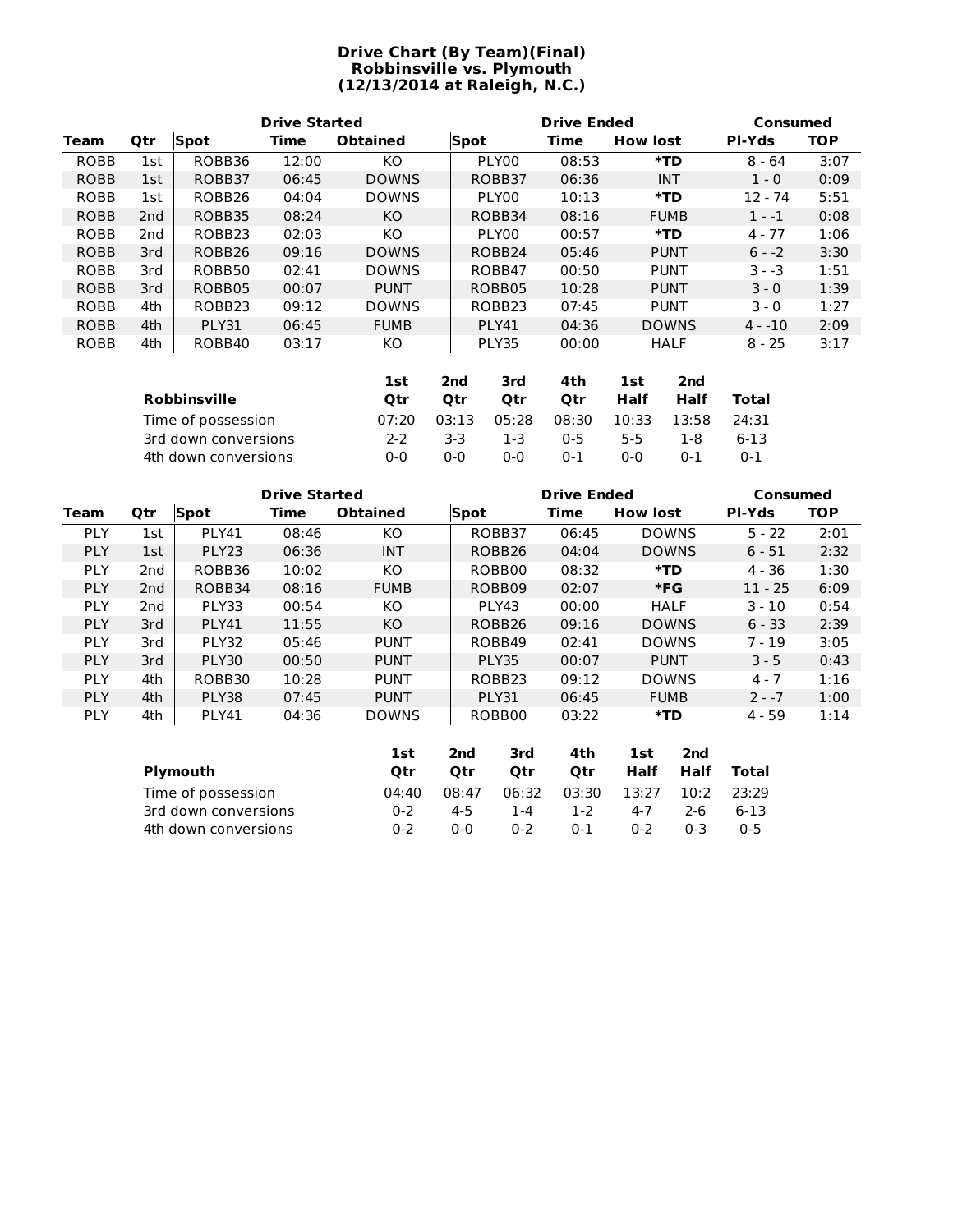#### **Drive Chart (By Quarter)(Final) Robbinsville vs. Plymouth (12/13/2014 at Raleigh, N.C.)**

|             |     |                    | <b>Drive Started</b> |                 |                    | <b>Drive Ended</b> | Consumed        |               |            |
|-------------|-----|--------------------|----------------------|-----------------|--------------------|--------------------|-----------------|---------------|------------|
| Team        | Qtr | <b>Spot</b>        | Time                 | <b>Obtained</b> | <b>Spot</b>        | <b>Time</b>        | <b>How lost</b> | <b>PI-Yds</b> | <b>TOP</b> |
| <b>ROBB</b> | 1st | ROBB36             | 12:00                | KO.             | PLY00              | 08:53              | *TD             | $8 - 64$      | 3:07       |
| PLY         | 1st | <b>PLY41</b>       | 08:46                | KO              | ROBB37             | 06:45              | <b>DOWNS</b>    | $5 - 22$      | 2:01       |
| ROBB        | 1st | ROBB37             | 06:45                | <b>DOWNS</b>    | ROBB37             | 06:36              | INT             | $1 - 0$       | 0:09       |
| <b>PLY</b>  | 1st | PLY <sub>23</sub>  | 06:36                | <b>INT</b>      | ROBB <sub>26</sub> | 04:04              | <b>DOWNS</b>    | $6 - 51$      | 2:32       |
| <b>ROBB</b> | 1st | ROBB <sub>26</sub> | 04:04                | <b>DOWNS</b>    | PLY00              | 10:13              | *TD             | 12 - 74       | 5:51       |
| PLY         | 2nd | ROBB36             | 10:02                | KO              | ROBB00             | 08:32              | *TD             | $4 - 36$      | 1:30       |
| ROBB        | 2nd | ROBB35             | 08:24                | KO.             | ROBB34             | 08:16              | <b>FUMB</b>     | $1 - -1$      | 0:08       |
| <b>PLY</b>  | 2nd | ROBB34             | 08:16                | <b>FUMB</b>     | ROBB09             | 02:07              | *FG             | $11 - 25$     | 6:09       |
| <b>ROBB</b> | 2nd | ROBB23             | 02:03                | KO.             | PLY00              | 00:57              | *TD             | $4 - 77$      | 1:06       |
| <b>PLY</b>  | 2nd | PLY33              | 00:54                | KO.             | PLY43              | 00:00              | <b>HALF</b>     | $3 - 10$      | 0:54       |
| <b>PLY</b>  | 3rd | <b>PLY41</b>       | 11:55                | KO              | ROBB26             | 09:16              | <b>DOWNS</b>    | $6 - 33$      | 2:39       |
| <b>ROBB</b> | 3rd | ROBB26             | 09:16                | <b>DOWNS</b>    | ROBB24             | 05:46              | <b>PUNT</b>     | $6 - -2$      | 3:30       |
| <b>PLY</b>  | 3rd | PLY32              | 05:46                | <b>PUNT</b>     | ROBB49             | 02:41              | <b>DOWNS</b>    | $7 - 19$      | 3:05       |
| <b>ROBB</b> | 3rd | ROBB50             | 02:41                | <b>DOWNS</b>    | ROBB47             | 00:50              | <b>PUNT</b>     | $3 - -3$      | 1:51       |
| <b>PLY</b>  | 3rd | PLY30              | 00:50                | <b>PUNT</b>     | PLY35              | 00:07              | <b>PUNT</b>     | $3 - 5$       | 0:43       |
| <b>ROBB</b> | 3rd | ROBB05             | 00:07                | <b>PUNT</b>     | ROBB05             | 10:28              | <b>PUNT</b>     | $3 - 0$       | 1:39       |
| <b>PLY</b>  | 4th | ROBB30             | 10:28                | <b>PUNT</b>     | ROBB <sub>23</sub> | 09:12              | <b>DOWNS</b>    | $4 - 7$       | 1:16       |
| <b>ROBB</b> | 4th | ROBB <sub>23</sub> | 09:12                | <b>DOWNS</b>    | ROBB <sub>23</sub> | 07:45              | <b>PUNT</b>     | $3 - 0$       | 1:27       |
| <b>PLY</b>  | 4th | PLY38              | 07:45                | <b>PUNT</b>     | PLY31              | 06:45              | <b>FUMB</b>     | $2 - -7$      | 1:00       |
| <b>ROBB</b> | 4th | PLY31              | 06:45                | <b>FUMB</b>     | PLY41              | 04:36              | <b>DOWNS</b>    | $4 - 10$      | 2:09       |
| <b>PLY</b>  | 4th | <b>PLY41</b>       | 04:36                | <b>DOWNS</b>    | ROBB00             | 03:22              | *TD             | $4 - 59$      | 1:14       |
| <b>ROBB</b> | 4th | ROBB40             | 03:17                | KO              | PLY35              | 00:00              | <b>HALF</b>     | $8 - 25$      | 3:17       |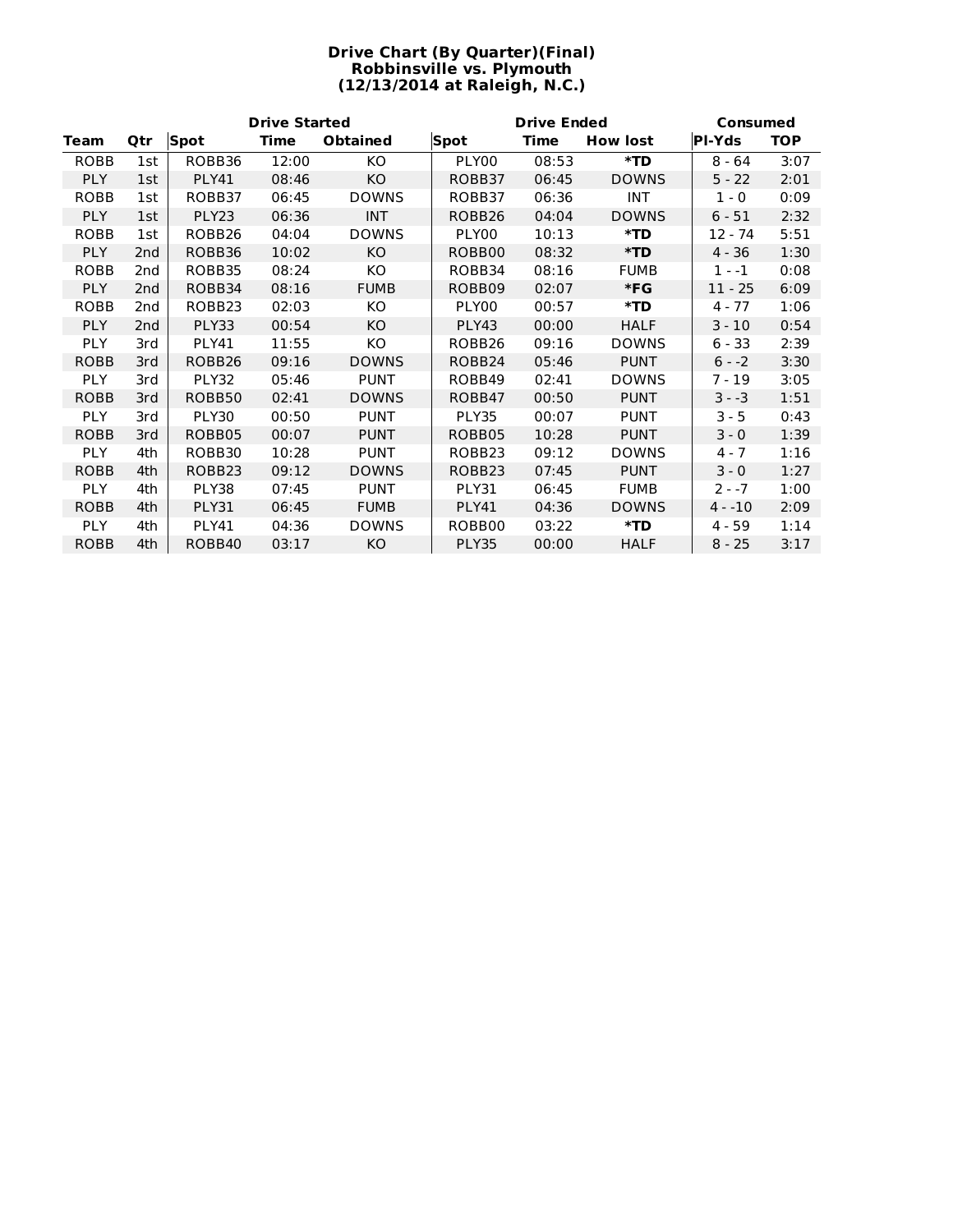#### **Play-by-Play Summary (1st quarter) Robbinsville vs. Plymouth (12/13/2014 at Raleigh, N.C.)**

| $1-5$<br>$2 - 6$<br>$3 - 5$<br>$2 - 9$<br>$3-9$<br>$1-0$ | (65) Cherry, A. (86) Keyes, D.<br>PLY ball on PLY40.<br>1-10 PLY40<br>1-10 ROBB36<br>ROBB41<br>ROBB40<br>ROBB41<br>1-10 PLY46<br>1-10 PLY36<br>PLY35<br>PLY35<br>1-10 PLY14<br>PLY03 | Plymouth captains: (1) Webb, M. (5) Simpson, J. (48) Hollingsworth, W.<br>Robbinsville captains: (3) Galaviz, C. (11) Matheson, S. (55) Lovin, C<br>Plymouth wins toss. Defers. Plymouth will kick and defend south<br>PENALTY PLY offside 5 yards to the PLY35.<br>Conner kickoff 36 yards to the ROBB29, Galaviz return 7 yards to the ROBB36 (Keys).<br>PENALTY PLY encroachment 5 yards to the ROBB41.<br>Galaviz rush for loss of 1 yard to the ROBB40 (Hollingsworth).<br>Matheson rush for 1 yard to the ROBB41 (Brooks; Nixon).<br>Matheson pass complete to Millsaps, L. for 13 yards to the PLY46, 1ST DOWN ROBB (Webb).<br>Galaviz rush for 10 yards to the PLY36, 1ST DOWN ROBB (Webb;Nixon).<br>Hemphill rush for 1 yard to the PLY35 (Pruvis).<br>Matheson pass incomplete to Duncan (Webb).<br>Matheson pass complete to Galaviz for 21 yards to the PLY14, 1ST DOWN ROBB (Webb).<br>Galaviz rush for 14 yards to the PLY0, 1ST DOWN ROBB, TOUCHDOWN, clock 08:53.<br>Gibson kick attempt good. | P<br>R<br>P<br>R |
|----------------------------------------------------------|--------------------------------------------------------------------------------------------------------------------------------------------------------------------------------------|----------------------------------------------------------------------------------------------------------------------------------------------------------------------------------------------------------------------------------------------------------------------------------------------------------------------------------------------------------------------------------------------------------------------------------------------------------------------------------------------------------------------------------------------------------------------------------------------------------------------------------------------------------------------------------------------------------------------------------------------------------------------------------------------------------------------------------------------------------------------------------------------------------------------------------------------------------------------------------------------------------------|------------------|
|                                                          |                                                                                                                                                                                      | Robbinsville 7, Plymouth 0                                                                                                                                                                                                                                                                                                                                                                                                                                                                                                                                                                                                                                                                                                                                                                                                                                                                                                                                                                                     |                  |
| $1 - 0$                                                  | ROBB40                                                                                                                                                                               | PENALTY ROBB offside 5 yards to the ROBB35.<br>8 plays, 64 yards, 3:07                                                                                                                                                                                                                                                                                                                                                                                                                                                                                                                                                                                                                                                                                                                                                                                                                                                                                                                                         |                  |
|                                                          |                                                                                                                                                                                      | Gibson kickoff 42 yards to the PLY23, Downing, T. return 18 yards to the PLY41 (Brown;Duncan).                                                                                                                                                                                                                                                                                                                                                                                                                                                                                                                                                                                                                                                                                                                                                                                                                                                                                                                 |                  |
| $2 - 6$<br>3-4<br>$4 - 3$                                | 1-10 PLY41<br>1-10 ROBB45<br>ROBB41<br>ROBB39<br>ROBB38                                                                                                                              | PLYMOUTH drive start at 08:46.<br>Dance rush for 14 yards to the ROBB45, 1ST DOWN PLY (Millsaps, C.).<br>Simpson rush for 4 yards to the ROBB41 (Wachacha, Z.; Welch).<br>Webb rush for 2 yards to the ROBB39 (Franks).<br>Lirian rush for 1 yard to the ROBB38 (Brown; Wachacha, Z.).<br>Webb rush for 1 yard to the ROBB37 (Duncan; Matheson).<br>5 plays, 22 yards, 2:01                                                                                                                                                                                                                                                                                                                                                                                                                                                                                                                                                                                                                                    | R                |
|                                                          |                                                                                                                                                                                      | <b>ROBBINSVILLE drive start at 06:45.</b>                                                                                                                                                                                                                                                                                                                                                                                                                                                                                                                                                                                                                                                                                                                                                                                                                                                                                                                                                                      |                  |
|                                                          | 1-10 ROBB37                                                                                                                                                                          | Matheson pass intercepted by Webb at the PLY23, Webb return 0 yards to the PLY23, PENALTY ROBB holding<br>declined.                                                                                                                                                                                                                                                                                                                                                                                                                                                                                                                                                                                                                                                                                                                                                                                                                                                                                            |                  |
|                                                          |                                                                                                                                                                                      | 1 plays, 0 yards, 0:09                                                                                                                                                                                                                                                                                                                                                                                                                                                                                                                                                                                                                                                                                                                                                                                                                                                                                                                                                                                         |                  |
|                                                          |                                                                                                                                                                                      | <b>PLYMOUTH drive start at 06:36.</b>                                                                                                                                                                                                                                                                                                                                                                                                                                                                                                                                                                                                                                                                                                                                                                                                                                                                                                                                                                          |                  |
| $2 - 7$                                                  | 1-10 PLY23<br>1-10 ROBB40<br>1-10 ROBB29<br>ROBB26<br>2-22 ROBB41<br>3-22 ROBB41<br>4-10 ROBB29                                                                                      | Webb pass complete to Pruvis for 37 yards to the ROBB40, 1ST DOWN PLY (Millsaps, L.).<br>Hollingsworth rush for 11 yards to the ROBB29, 1ST DOWN PLY (Galaviz).<br>Wilkins, R. rush for 3 yards to the ROBB26 (Franks; Adams, C.).<br>PENALTY PLY holding 15 yards to the ROBB41.<br>Webb pass incomplete to Kelly (Duncan).<br>Dance rush for 12 yards to the ROBB29 (Duncan).<br>Wilkins, R. rush for 3 yards to the ROBB26 (Matheson), PENALTY PLY illegal formation declined.<br>6 plays, 51 yards, 2:32                                                                                                                                                                                                                                                                                                                                                                                                                                                                                                   | P<br>R           |
|                                                          |                                                                                                                                                                                      | <b>ROBBINSVILLE drive start at 04:04.</b>                                                                                                                                                                                                                                                                                                                                                                                                                                                                                                                                                                                                                                                                                                                                                                                                                                                                                                                                                                      |                  |
| $1 - 10$                                                 | 1-10 ROBB26<br>ROBB39                                                                                                                                                                | Galaviz rush for 13 yards to the ROBB39, 1ST DOWN ROBB (Pruvis; Young).<br>Galaviz rush for 3 yards to the ROBB42 (Brooks; Nixon).                                                                                                                                                                                                                                                                                                                                                                                                                                                                                                                                                                                                                                                                                                                                                                                                                                                                             | R                |
| $2 - 7$<br>3-6<br>$1 - 10$                               | ROBB42<br>ROBB43<br>PLY49                                                                                                                                                            | Galaviz rush for 1 yard to the ROBB43 (Conner).<br>Matheson rush for 8 yards to the PLY49, 1ST DOWN ROBB (Pruvis).<br>Galaviz rush for 2 yards to the PLY47 (Nixon; Conner).                                                                                                                                                                                                                                                                                                                                                                                                                                                                                                                                                                                                                                                                                                                                                                                                                                   | R                |
| $2 - 8$<br>$3 - 5$                                       | PLY47<br>PLY44<br>1-10 PLY29                                                                                                                                                         | Millsaps, L. rush for 3 yards to the PLY44 (Brooks; Keys).<br>Matheson rush for 15 yards to the PLY29, 1ST DOWN ROBB (Webb).<br>Galaviz rush for 3 yards to the PLY26 (Nixon).                                                                                                                                                                                                                                                                                                                                                                                                                                                                                                                                                                                                                                                                                                                                                                                                                                 | R                |

#### **END OF 1st QUARTER: Robbinsville 7, Plymouth 0**

|                        |  | <b>Time 1st Downs Conversions</b> |  |  |                        |         |                 |                |           |
|------------------------|--|-----------------------------------|--|--|------------------------|---------|-----------------|----------------|-----------|
| <b>Quarter Summary</b> |  |                                   |  |  | Score Poss R P X T 3rd | 4th     | Rushina Passina |                | Penalties |
| Robbinsville           |  |                                   |  |  | 07:20 5 2 0 7 2-2      | ი-ი     |                 | 13-73 2-4-1-34 | -1-5      |
| Plvmouth               |  |                                   |  |  | 04:40 2 1 0 3 0-2      | $0 - 2$ | 9-51            | 1-2-0-37       | 3-25      |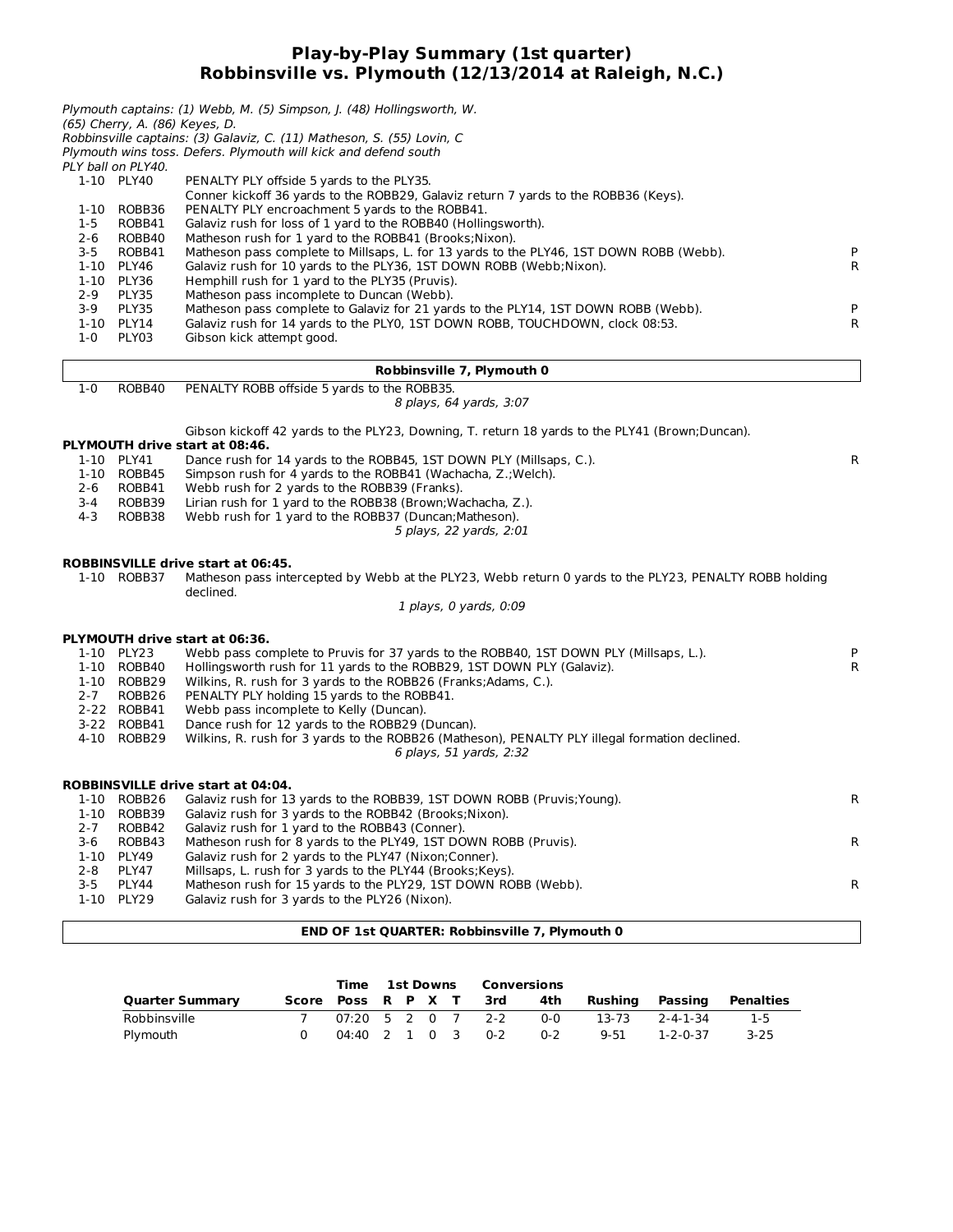## **Quickie Statistics (1st Quarter only) Robbinsville vs. Plymouth (12/13/2014 at Raleigh, N.C.)**

|                                  | <b>ROBB</b> | <b>PLY</b>  |
|----------------------------------|-------------|-------------|
| Score                            |             | 0           |
| <b>FIRST DOWNS</b>               | 7           | 3           |
| <b>RUSHES-YARDS (NET)</b>        | 13-73       | $9 - 51$    |
| <b>PASSING-YARDS (NET)</b>       | 34          | 37          |
| Passes Att-Comp-Int              | $4 - 2 - 1$ | $2 - 1 - 0$ |
| <b>TOTAL OFFENSE PLAYS-YARDS</b> | 17-107      | 11-88       |
| Fumble Returns-Yards             | $0 - 0$     | $0 - 0$     |
| Punt Returns-Yards               | $0 - 0$     | $0 - 0$     |
| Kickoff Returns-Yards            | $1 - 7$     | $1 - 18$    |
| Interception Returns-Yards       | $0 - 0$     | $1 - 0$     |
| Punts (Number-Avg)               |             |             |
| Fumbles-Lost                     | $0 - 0$     | $0 - 0$     |
| Penalties-Yards                  | $1 - 5$     | $3 - 25$    |
| Possession Time                  | 07:20       | 04:40       |
| <b>Third-Down Conversions</b>    | $2 - 2$     | $0 - 2$     |
| Fourth-Down Conversions          | $0 - 0$     | $0 - 2$     |

| <b>Rushing</b>      | No.         | Gain         | Loss                       | <b>Net</b>  | TD              | Avg              | <b>Rushing</b>      | No.            | Gain        | Loss                | <b>Net</b>   | TD           | Avg                       |
|---------------------|-------------|--------------|----------------------------|-------------|-----------------|------------------|---------------------|----------------|-------------|---------------------|--------------|--------------|---------------------------|
| Galaviz             | 8           | 46           | $-1$                       | 45          | $\mathbf 0$     | 5.6              | Webb                | $\overline{2}$ | 3           | 0                   | 3            | $\mathbf 0$  | 1.5                       |
| Matheson            | 3           | 24           | 0                          | 24          | $\pmb{0}$       | 8                | Lirian              | $\mathbf{1}$   | 1           | $\mathbf 0$         | $\mathbf{1}$ | $\mathbf 0$  | 1                         |
| Hemphill            | 1           | $\mathbf{1}$ | 0                          | 1           | 0               | $\mathbf{1}$     | Simpson             | 1              | 4           | $\mathbf 0$         | 4            | 0            | 4                         |
| Millsaps, L.        | 1           | 3            | 0                          | 3           | $\pmb{0}$       | 3                | Dance               | $\overline{2}$ | 26          | 0                   | 26           | $\mathbf 0$  | 13                        |
| <b>Passing</b>      | $C-A-I$     |              | Yds                        | <b>TD</b>   |                 | Sack             | Passing             |                | $C - A - I$ | Yds                 | <b>TD</b>    |              | Sack                      |
| Matheson            | $2 - 4 - 1$ |              | $\overline{34}$            | $\mathbf 0$ |                 | $\overline{0}$   | Webb                |                | $1 - 2 - 0$ | 37                  | $\mathbf 0$  |              | $\Omega$                  |
| <b>Receiving</b>    |             |              | No.                        |             | Yards           | TD               | <b>Receiving</b>    |                |             |                     |              | Yards        | TD                        |
| Galaviz             |             |              |                            |             | $\overline{21}$ |                  | Pruvis              |                |             | No.<br>$\mathbf{1}$ |              | 37           | $\overline{\mathfrak{o}}$ |
| Millsaps, L.        |             |              | $\mathbf 1$<br>$\mathbf 1$ |             | 13              | $\mathbf 0$<br>0 |                     |                |             |                     |              |              |                           |
| <b>Punting</b>      | No.         | Yds          | Avg                        |             | In20            | TB               | <b>Punting</b>      | No.            | Yds         | Avg                 |              | In20         | ТB                        |
| <b>Punt Returns</b> |             |              | No.                        |             | Yards           | TD               | <b>Punt Returns</b> |                |             | No.                 |              | Yards        | TD                        |
| <b>Kick Returns</b> |             |              | No.                        |             | Yards           | TD               | <b>Kick Returns</b> |                |             | No.                 |              | Yards        | TD                        |
| Galaviz             |             |              | 1                          |             | $\overline{7}$  | $\overline{0}$   | Downing, T.         |                |             | 1                   |              | 18           | $\overline{0}$            |
| <b>Tackles</b>      | UA-A        |              | <b>Total</b>               |             | <b>Sacks</b>    | <b>TFL</b>       | <b>Tackles</b>      | UA-A           |             | <b>Total</b>        |              | <b>Sacks</b> | <b>TFL</b>                |
| Matheson            |             | $1-1$        | 1.5                        |             | 0.0             | 0.0              | Pruvis              |                | $2-1$       | 2.5                 |              | 0.0          | 0.0                       |
| <b>Brown</b>        |             | $0 - 2$      | 1.0                        |             | 0.0             | 0.0              | Nixon               |                | $1 - 4$     | 3.0                 |              | 0.0          | 0.0                       |
| Duncan              |             | $1 - 2$      | 2.0                        |             | 0.0             | 0.0              | Keys                |                | $1 - 1$     | 1.5                 |              | 0.0          | 0.0                       |
| Galaviz             |             | $1-0$        | 1.0                        |             | 0.0             | 0.0              | Webb                |                | $3 - 1$     | 3.5                 |              | 0.0          | 0.0                       |
|                     |             |              |                            |             |                 |                  |                     |                |             |                     |              |              |                           |

| <b>Qtr</b> Time Scoring Play                                       |  |
|--------------------------------------------------------------------|--|
| 1st 08:53 ROBB - Galaviz 14 yd TD RUSH (KICK by Gibson), 8-64 3:07 |  |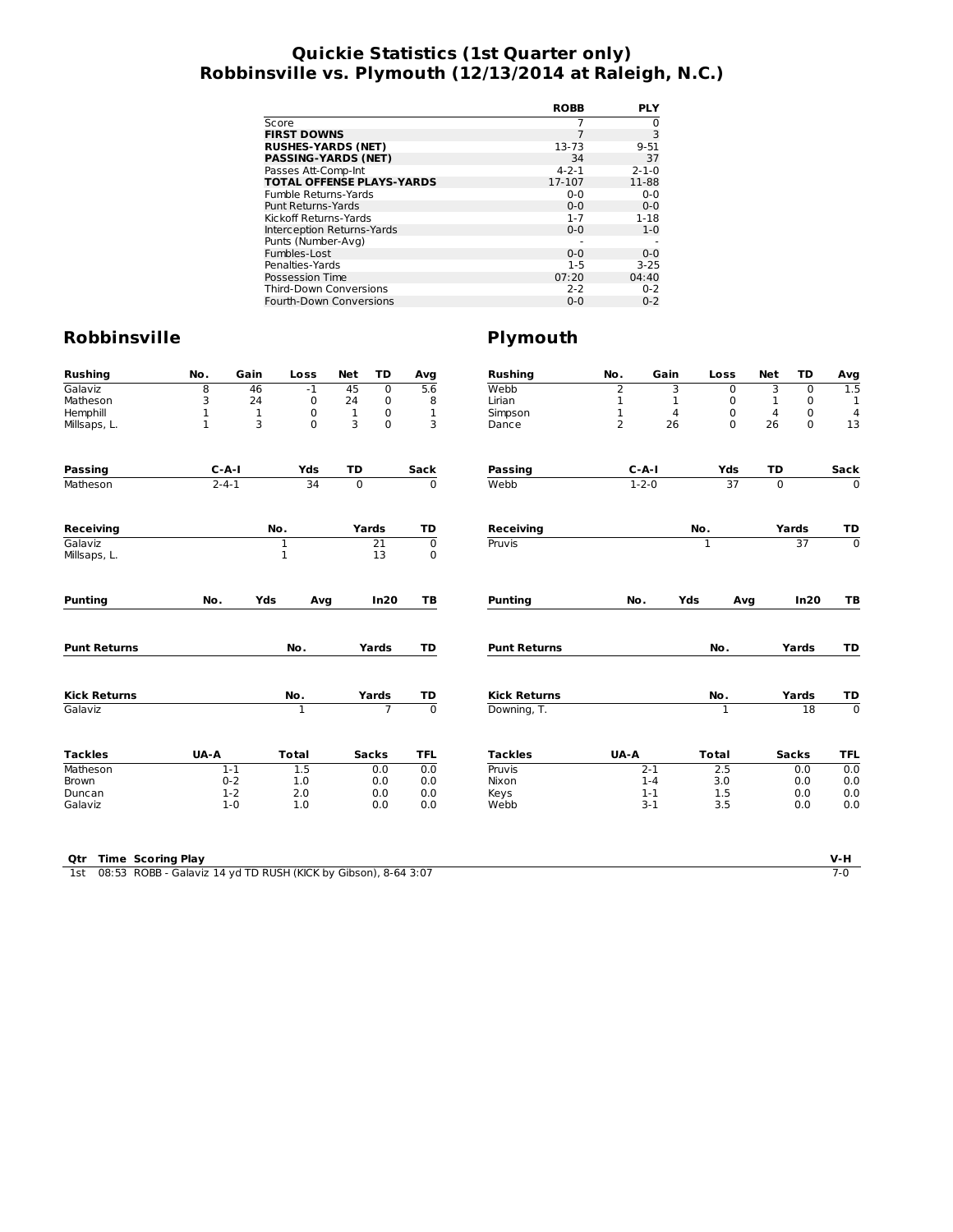## **Play-by-Play Summary (2nd quarter) Robbinsville vs. Plymouth (12/13/2014 at Raleigh, N.C.)**

| $2 - 7$<br>$2 - 7$ | PLY26<br>PLY26                 | Start of 2nd quarter, clock 12:00.<br>Galaviz rush for 4 yards to the PLY22 (Pruvis; Hollingsworth).                            |    |
|--------------------|--------------------------------|---------------------------------------------------------------------------------------------------------------------------------|----|
| $3 - 3$            | PLY22                          | Matheson rush for 4 yards to the PLY18, 1ST DOWN ROBB (Pruvis).                                                                 | R  |
|                    | 1-10 PLY18                     | Millsaps, L. rush for 3 yards to the PLY15 (Pruvis).                                                                            |    |
| $2 - 7$            | PLY15                          | Galaviz rush for 15 yards to the PLY0, 1ST DOWN ROBB, TOUCHDOWN, clock 10:13.                                                   | R  |
| $1-0$              | PLY03                          | Gibson kick attempt good.                                                                                                       |    |
|                    |                                | Robbinsville 14, Plymouth 0                                                                                                     |    |
|                    |                                | 12 plays, 74 yards, 5:51                                                                                                        |    |
|                    |                                | Gibson kickoff 35 yards to the PLY25, Kelly return 39 yards to the ROBB36 (Wachacha, Z.).                                       |    |
|                    |                                | PLYMOUTH drive start at 10:02.                                                                                                  |    |
| $2 - 8$            | 1-10 ROBB36<br>ROBB34          | Lirian rush for 2 yards to the ROBB34 (Brown; Duncan).<br>Webb rush for 4 yards to the ROBB30 (Brown).                          |    |
| $3 - 4$            | ROBB30                         | Dance rush for 4 yards to the ROBB26, 1ST DOWN PLY (Millsaps, L.).                                                              | R. |
|                    | 1-10 ROBB26                    | Lirian rush for 26 yards to the ROBB0, 1ST DOWN PLY, TOUCHDOWN, clock 08:32.                                                    | R  |
| $1-0$              | ROBB03                         | Castaneda kick attempt good.                                                                                                    |    |
|                    |                                | Robbinsville 14, Plymouth 7                                                                                                     |    |
|                    |                                | 4 plays, 36 yards, 1:30                                                                                                         |    |
|                    |                                | Conner kickoff 46 yards to the ROBB14, Postwell return 21 yards to the ROBB35 (Purvis; Brooks).                                 |    |
|                    |                                | <b>ROBBINSVILLE drive start at 08:24.</b>                                                                                       |    |
|                    | 1-10 ROBB35                    | Galaviz rush for loss of 1 yard to the ROBB34, fumble forced by Pruvis, fumble by Galaviz recovered by PLY<br>Brooks at ROBB34. |    |
|                    |                                | 1 plays, -1 yards, 0:08                                                                                                         |    |
|                    |                                | PLYMOUTH drive start at 08:16.                                                                                                  |    |
|                    | 1-10 ROBB34                    | Simpson rush for no gain to the ROBB34 (Galaviz; Duncan).                                                                       |    |
|                    | 2-10 ROBB34                    | Dance rush for 7 yards to the ROBB27 (Adams, C.).                                                                               |    |
| $3 - 3$            | ROBB27                         | Simpson rush for 3 yards to the ROBB24, 1ST DOWN PLY (Galaviz; Brown).                                                          | R  |
|                    | 1-10 ROBB24                    | Webb rush for 4 yards to the ROBB20 (Welch).                                                                                    |    |
| $2 - 6$<br>$3-1$   | ROBB20<br>ROBB15               | Lirian rush for 5 yards to the ROBB15 (Galaviz; Wachacha, Z.).<br>Webb rush for 2 yards to the ROBB13, 1ST DOWN PLY (Hemphill). |    |
|                    | 1-10 ROBB13                    | Simpson rush for 3 yards to the ROBB10 (Matheson).                                                                              | R  |
| $2 - 7$            | ROBB10                         | Timeout Plymouth, clock 04:04.                                                                                                  |    |
| $2 - 7$            | ROBB10                         | Lirian rush for 3 yards to the ROBB7 (Brown), PENALTY PLY illegal block 10 yards to the ROBB17.                                 |    |
| 2nd and 14.        |                                |                                                                                                                                 |    |
|                    | 2-14 ROBB17                    | Dance rush for no gain to the ROBB17 (Matheson; Millsaps, L.).                                                                  |    |
| 4-6                | 3-14 ROBB17<br>ROBB09          | Webb rush for 8 yards to the ROBB9 (Brown).<br>Castaneda field goal attempt from 26 GOOD, clock 02:07.                          |    |
|                    |                                |                                                                                                                                 |    |
|                    |                                | Robbinsville 14, Plymouth 10                                                                                                    |    |
|                    |                                | 11 plays, 25 yards, 6:09                                                                                                        |    |
|                    |                                | Conner kickoff 40 yards to the ROBB20, Postwell return 3 yards to the ROBB23.                                                   |    |
|                    |                                | ROBBINSVILLE drive start at 02:03.                                                                                              |    |
|                    | 1-10 ROBB23                    | Galaviz rush for 2 yards to the ROBB25 (Johnson).                                                                               |    |
| $2 - 8$            | ROBB25<br>ROBB ball on ROBB19. | PENALTY ROBB offside 5 yards to the ROBB20.                                                                                     |    |
|                    | 2-13 ROBB19                    | Matheson pass complete to Galaviz for 42 yards to the PLY39, 1ST DOWN ROBB (Franklin).                                          | P  |
|                    | 1-10 PLY39                     | Matheson pass incomplete to Postwell.                                                                                           |    |
| $1-0$              | 2-10 PLY39<br>PLY03            | Matheson rush for 39 yards to the PLY0, 1ST DOWN ROBB, TOUCHDOWN, clock 00:57.<br>Gibson kick attempt good.                     | R  |
|                    |                                | Robbinsville 21, Plymouth 10                                                                                                    |    |
|                    |                                | 4 plays, 78 yards, 1:06                                                                                                         |    |
|                    |                                |                                                                                                                                 |    |
|                    |                                | Gibson kickoff 31 yards to the PLY29, Kelly return 4 yards to the PLY33 (Rattler).<br>PLYMOUTH drive start at 00:54.            |    |

- 1-10 PLY33 PENALTY PLY false start 5 yards to the PLY28.<br>1-15 PLY28 Timeout Robbinsville, clock 00:54.
- Timeout Robbinsville, clock 00:54.
- 
- 1-15 PLY28 Webb rush for 5 yards to the PLY33 (Franks; Adams, C.).<br>2-10 PLY33 Lirian rush for 9 yards to the PLY42 (Duncan).
- 2-10 PLY33 Lirian rush for 9 yards to the PLY42 (Duncan).<br>3-1 PLY42 Timeout Plymouth, clock 00:02.
- 3-1 PLY42 Timeout Plymouth, clock 00:02.<br>3-1 PLY42 Webb pass complete to Simpso

3-1 PLY42 Webb pass complete to Simpson for 1 yard to the PLY43, 1ST DOWN PLY (Welch). P<br>1-10 PLY43 End of half, clock 00:00.

End of half, clock 00:00.

3 plays, 10 yards, 0:54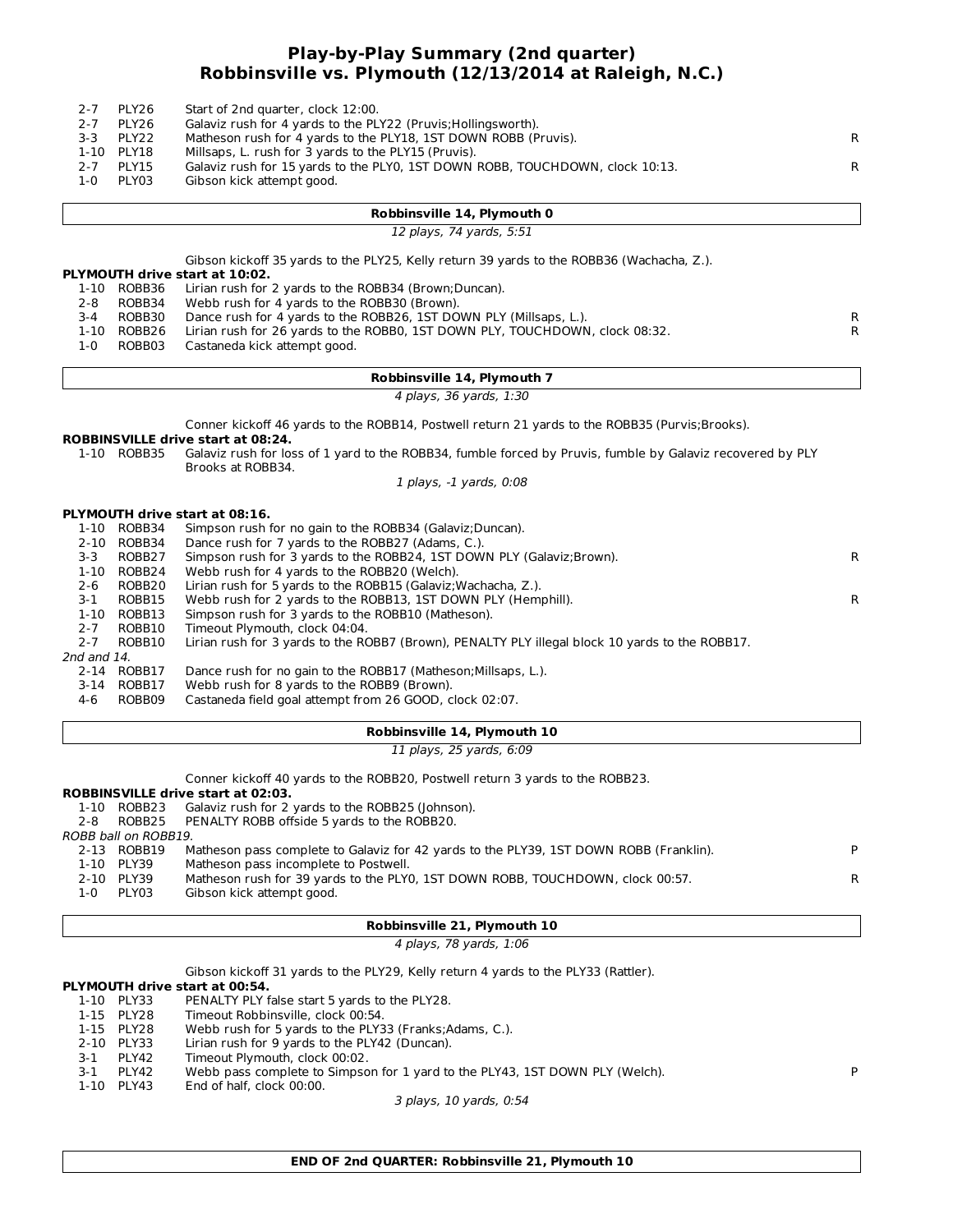|                        | Time 1st Downs |  | Conversions |  |                        |         |                 |          |           |
|------------------------|----------------|--|-------------|--|------------------------|---------|-----------------|----------|-----------|
| <b>Quarter Summary</b> |                |  |             |  | Score Poss R P X T 3rd | 4th     | Rushina Passina |          | Penalties |
| Robbinsville           |                |  |             |  | 14 03:13 3 1 0 4 3-3   | ი-ი     | 7-66            | 1-2-0-42 | $1-5$     |
| Plymouth               |                |  |             |  | 08:47 4 1 0 5 4-5      | $0 - 0$ | 16-85           | 1-1-0-1  | 2-15      |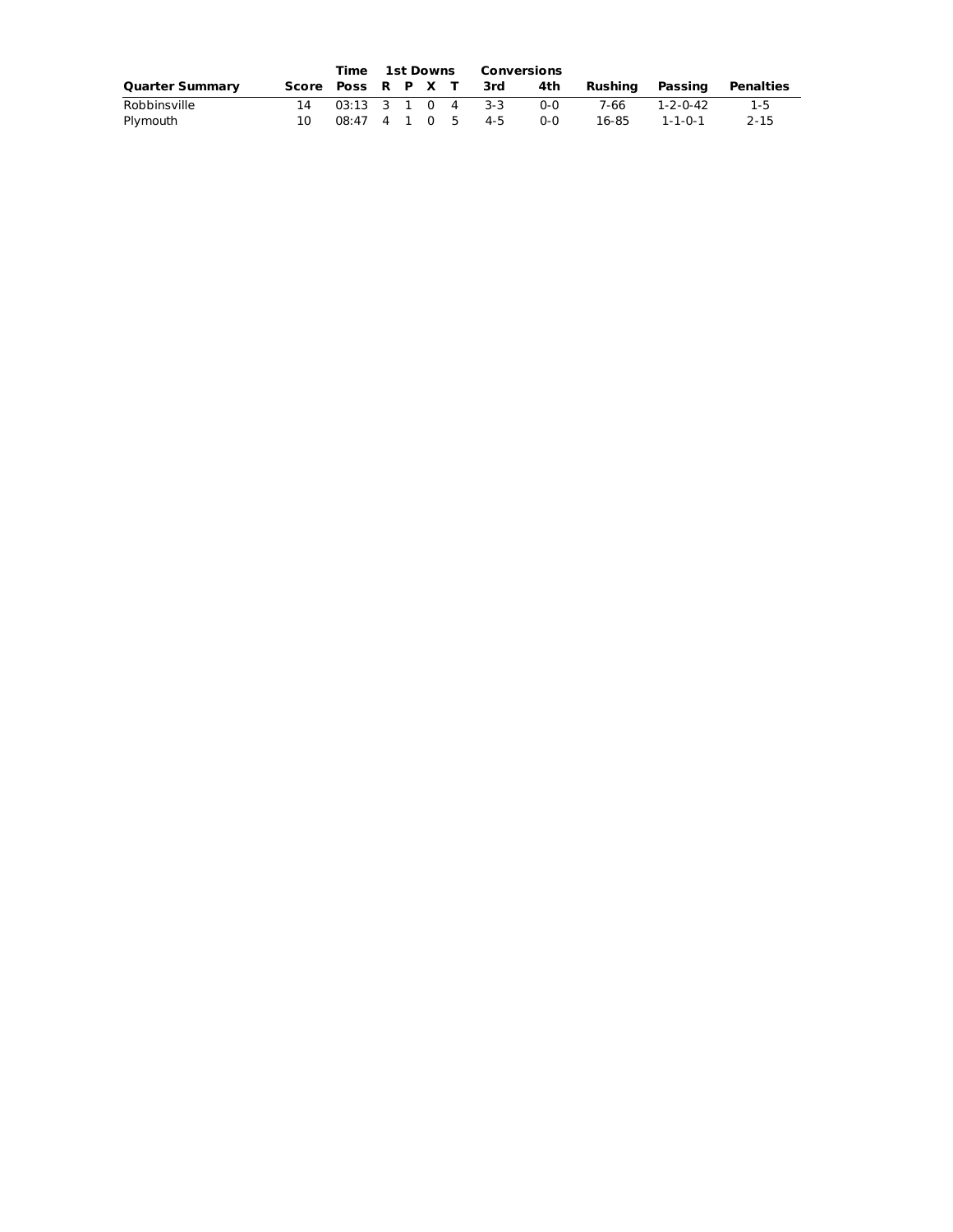## **Quickie Statistics (Halftime Cumulative) Robbinsville vs. Plymouth (12/13/2014 at Raleigh, N.C.)**

|                                  | <b>ROBB</b> | <b>PLY</b>  |
|----------------------------------|-------------|-------------|
| Score                            | 21          | 10          |
| <b>FIRST DOWNS</b>               | 11          | 8           |
| <b>RUSHES-YARDS (NET)</b>        | 20-139      | 25-136      |
| <b>PASSING-YARDS (NET)</b>       | 76          | 38          |
| Passes Att-Comp-Int              | $6 - 3 - 1$ | $3 - 2 - 0$ |
| <b>TOTAL OFFENSE PLAYS-YARDS</b> | 26-215      | 28-174      |
| Fumble Returns-Yards             | $0 - 0$     | $1 - 0$     |
| Punt Returns-Yards               | $0 - 0$     | $0 - 0$     |
| Kickoff Returns-Yards            | 3-31        | $3 - 61$    |
| Interception Returns-Yards       | $0 - 0$     | $1 - 0$     |
| Punts (Number-Avg)               | $0 - 0$     | $0 - 0$     |
| Fumbles-Lost                     | $2 - 2$     | $0 - 0$     |
| Penalties-Yards                  | $2 - 10$    | $5 - 40$    |
| Possession Time                  | 10:33       | 13:27       |
| <b>Third-Down Conversions</b>    | $5 - 5$     | $4 - 7$     |
| Fourth-Down Conversions          | $0 - 0$     | $0 - 2$     |

## **Robbinsville Plymouth**

| <b>Rushing</b>                                                        | No.             | Gain        | Loss             | <b>Net</b>   | TD             | Avg            | <b>Rushing</b>      | No.  | Gain        | Loss           | <b>Net</b>  | <b>TD</b>       | Avg              |
|-----------------------------------------------------------------------|-----------------|-------------|------------------|--------------|----------------|----------------|---------------------|------|-------------|----------------|-------------|-----------------|------------------|
| Galaviz                                                               | $\overline{12}$ | 67          | $-2$             | 65           | $\overline{0}$ | 5.4            | Webb                | 7    | 26          | $\mathbf 0$    | 26          | $\Omega$        | $\overline{3.7}$ |
| Matheson                                                              | 5               | 67          | 0                | 67           | $\pmb{0}$      | 13.4           | Lirian              | 6    | 46          | 0              | 46          | 0               | 7.7              |
| Hemphill                                                              | $\mathbf{1}$    | $\mathbf 1$ | 0                | $\mathbf{1}$ | 0              | 1              | Simpson             | 4    | 10          | 0              | 10          | $\mathbf 0$     | 2.5              |
| Millsaps, L.                                                          | 2               | 6           | $\Omega$         | 6            | 0              | 3              | Dance               | 5    | 37          | 0              | 37          | $\Omega$        | 7.4              |
| <b>Passing</b>                                                        |                 | $C-A-I$     | Yds              | TD           |                | Sack           | <b>Passing</b>      |      | $C - A - I$ | Yds            | TD          |                 | Sack             |
| Matheson                                                              |                 | $3-6-1$     | 76               | $\mathbf 0$  |                | $\Omega$       | Webb                |      | $2 - 3 - 0$ | 38             | $\mathbf 0$ |                 | $\Omega$         |
| <b>Receiving</b>                                                      |                 |             | No.              |              | Yards          | TD             | <b>Receiving</b>    |      |             | No.            |             | Yards           | TD               |
| Galaviz                                                               |                 |             | 2                |              | 63             | $\mathbf 0$    | Pruvis              |      |             | $\mathbf 1$    |             | $\overline{37}$ | $\overline{0}$   |
| Millsaps, L.                                                          |                 |             | $\mathbf{1}$     |              | 13             | 0              | Simpson             |      |             | $\mathbf 1$    |             | $\mathbf{1}$    | 0                |
| <b>Punting</b>                                                        | No.             | Yds         | Avg              |              | In20           | TB             | <b>Punting</b>      | No.  |             | Yds<br>Avg     |             | In20            | ТB               |
| <b>Punt Returns</b>                                                   |                 |             | No.              |              | Yards          | TD             | <b>Punt Returns</b> |      |             | No.            |             | Yards           | TD               |
| <b>Kick Returns</b>                                                   |                 |             | No.              |              | Yards          | TD             | <b>Kick Returns</b> |      |             | No.            |             | Yards           | TD               |
| Postwell                                                              |                 |             | $\overline{2}$   |              | 24             | $\overline{0}$ | Kelly               |      |             | $\overline{2}$ |             | 43              | $\overline{0}$   |
| Galaviz                                                               |                 |             | $\mathbf{1}$     |              | $\overline{7}$ | $\mathbf 0$    | Downing, T.         |      |             | $\mathbf{1}$   |             | 18              | $\mathbf 0$      |
| <b>Tackles</b>                                                        | UA-A            |             | <b>Total</b>     |              | <b>Sacks</b>   | <b>TFL</b>     | <b>Tackles</b>      | UA-A |             | <b>Total</b>   |             | <b>Sacks</b>    | <b>TFL</b>       |
| Matheson                                                              |                 | $2 - 2$     | $\overline{3.0}$ |              | 0.0            | 0.0            | Pruvis              |      | $5 - 2$     | 6.0            |             | 0.0             | 1.0              |
| Brown                                                                 |                 | $3 - 4$     | 5.0              |              | 0.0            | 0.0            | Nixon               |      | $1 - 4$     | 3.0            |             | 0.0             | 0.0              |
| Duncan                                                                |                 | $2 - 4$     | 4.0              |              | 0.0            | 0.0            | Keys                |      | $1 - 1$     | 1.5            |             | 0.0             | 0.0              |
| Galaviz                                                               |                 | $1-3$       | 2.5              |              | 0.0            | 0.0            | Webb                |      | $3-1$       | 3.5            |             | 0.0             | 0.0              |
|                                                                       |                 |             |                  |              |                |                |                     |      |             |                |             |                 |                  |
| <b>Time Scoring Play</b><br>Qtr                                       |                 |             |                  |              |                |                |                     |      |             |                |             |                 | V-H              |
| 08:53 ROBB - Galaviz 14 yd TD RUSH (KICK by Gibson), 8-64 3:07<br>1st |                 |             |                  |              |                |                |                     |      |             |                |             |                 | $7 - 0$          |

|  | 1st 08:53 ROBB - Galaviz 14 yd TD RUSH (KICK by Gibson), 8-64 3:07  |  |
|--|---------------------------------------------------------------------|--|
|  | 2nd 10:13 ROBB - Galaviz 15 vd TD RUSH (KICK by Gibson), 12-74 5:51 |  |

2nd 10:13 ROBB - Galaviz 15 yd TD RUSH (KICK by Gibson), 12-74 5:51<br>2nd 08:32 PLY - Lirian 26 yd TD RUSH (KICK by Castaneda), 4-36 1:30<br>2nd 02:07 PLY - Castaneda 26 yd FG 11-25 6:09<br>2nd 00:57 ROBB - Matheson 39 yd TD RUSH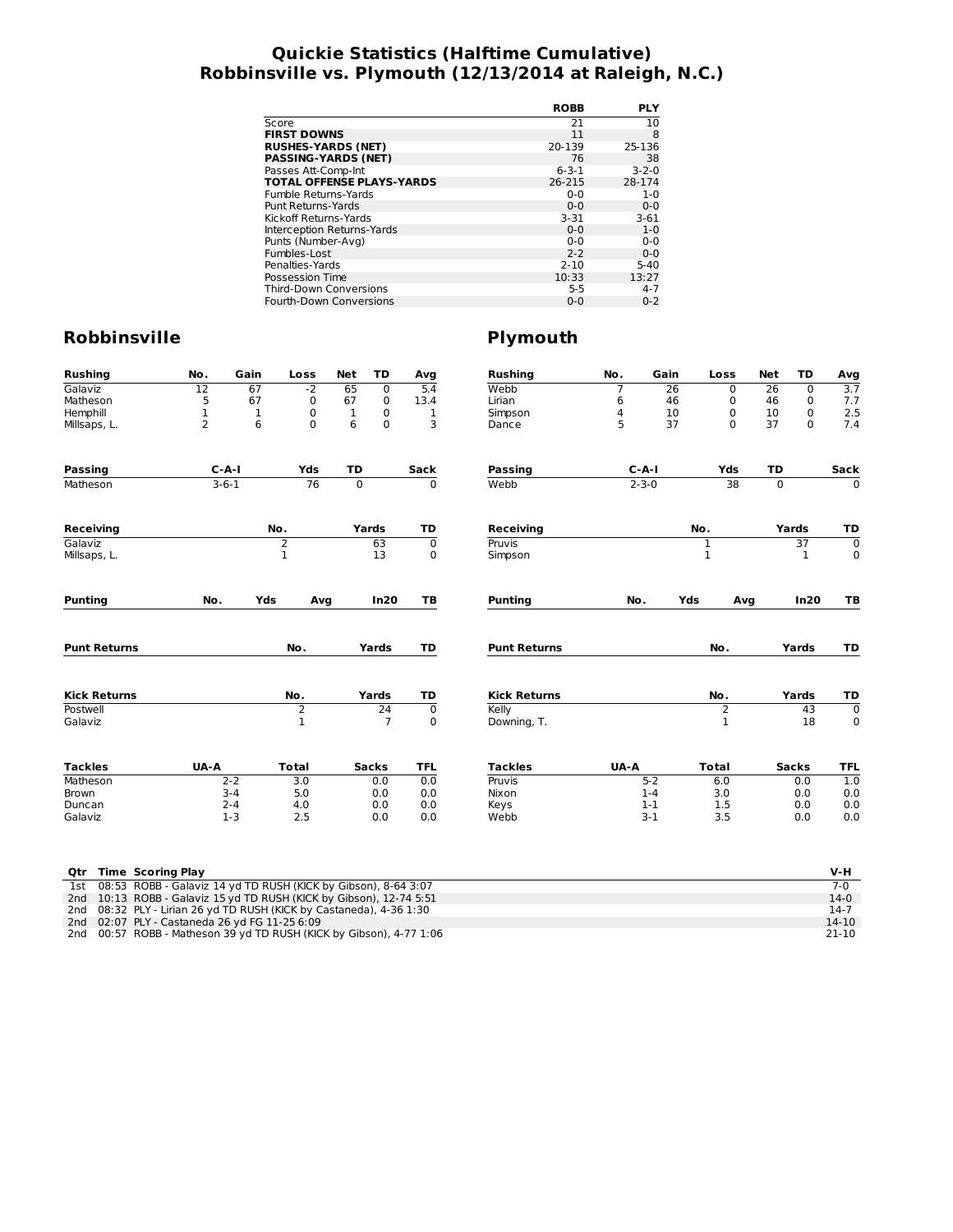## **Quickie Statistics (2nd Quarter only) Robbinsville vs. Plymouth (12/13/2014 at Raleigh, N.C.)**

|                                  | <b>ROBB</b>    | <b>PLY</b>  |
|----------------------------------|----------------|-------------|
| Score                            | 14             | 10          |
| <b>FIRST DOWNS</b>               | $\overline{4}$ | 5           |
| <b>RUSHES-YARDS (NET)</b>        | 7-66           | 16-85       |
| <b>PASSING-YARDS (NET)</b>       | 42             |             |
| Passes Att-Comp-Int              | $2 - 1 - 0$    | $1 - 1 - 0$ |
| <b>TOTAL OFFENSE PLAYS-YARDS</b> | $9 - 108$      | 17-86       |
| Fumble Returns-Yards             | $0 - 0$        | $1 - 0$     |
| <b>Punt Returns-Yards</b>        | $0 - 0$        | $0 - 0$     |
| Kickoff Returns-Yards            | $2 - 24$       | $2 - 43$    |
| Interception Returns-Yards       | $0 - 0$        | $0 - 0$     |
| Punts (Number-Avg)               |                |             |
| Fumbles-Lost                     | $1 - 1$        | $0 - 0$     |
| Penalties-Yards                  | $1 - 5$        | $2 - 15$    |
| Possession Time                  | 03:13          | 08:47       |
| <b>Third-Down Conversions</b>    | $3-3$          | $4 - 5$     |
| Fourth-Down Conversions          | $0 - 0$        | 0-0         |

| <b>Rushing</b>      | No.         | Gain | Loss           | <b>Net</b>                             | TD              | Avg            | <b>Rushing</b>      | No.  | Gain            | Loss           | Net             | TD             | Avg            |
|---------------------|-------------|------|----------------|----------------------------------------|-----------------|----------------|---------------------|------|-----------------|----------------|-----------------|----------------|----------------|
| Galaviz             | 4           | 21   | $-1$           | $\overline{20}$                        | $\mathbf 0$     | $\overline{5}$ | Webb                | 5    | $\overline{23}$ | 0              | $\overline{23}$ | 0              | 4.6            |
| Matheson            | 2           | 43   | 0              | $\begin{array}{c} 43 \\ 3 \end{array}$ | 0               | 21.5           | Lirian              | 5    | 45              | 0              | 45              | 0              | $\frac{9}{2}$  |
| Millsaps, L.        | 1           | 3    | $\Omega$       |                                        | $\mathbf 0$     | 3              | Simpson             | 3    | 6               | $\mathbf 0$    | 6               | $\mathbf 0$    |                |
|                     |             |      |                |                                        |                 |                | Dance               | 3    | 11              | $\mathbf 0$    | 11              | $\mathbf 0$    | 3.7            |
| <b>Passing</b>      | $C-A-I$     |      | Yds            | TD                                     |                 | Sack           | <b>Passing</b>      |      | $C - A - I$     | Yds            | TD              |                | Sack           |
| Matheson            | $1 - 2 - 0$ |      | 42             | $\overline{0}$                         |                 | $\mathbf 0$    | Webb                |      | $1 - 1 - 0$     | $\mathbf{1}$   | $\mathbf 0$     |                | $\overline{0}$ |
| <b>Receiving</b>    |             | No.  |                |                                        | Yards           | TD             | Receiving           |      |                 | No.            |                 | Yards          | TD             |
| Galaviz             |             |      | $\overline{1}$ |                                        | 42              | $\overline{0}$ | Simpson             |      |                 | $\overline{1}$ |                 | $\overline{1}$ | $\overline{0}$ |
| <b>Punting</b>      | No.         | Yds  | Avg            |                                        | In20            | TB             | <b>Punting</b>      | No.  | Yds             | Avg            |                 | In20           | ТB             |
| <b>Punt Returns</b> |             |      | No.            |                                        | Yards           | TD             | <b>Punt Returns</b> |      |                 | No.            |                 | Yards          | TD             |
| <b>Kick Returns</b> |             |      | No.            |                                        | Yards<br>TD     |                | <b>Kick Returns</b> |      |                 | No.            |                 | Yards          | TD             |
| Postwell            |             |      | $\overline{2}$ |                                        | $\overline{24}$ | $\overline{0}$ | Kelly               |      |                 | $\overline{2}$ |                 | 43             | $\overline{0}$ |
| <b>Tackles</b>      | UA-A        |      | <b>Total</b>   |                                        | <b>Sacks</b>    | <b>TFL</b>     | <b>Tackles</b>      | UA-A |                 | <b>Total</b>   |                 | <b>Sacks</b>   | <b>TFL</b>     |
| Matheson            | $1 - 1$     |      | 1.5            |                                        | 0.0             | 0.0            | Pruvis              |      | $3-1$           | 3.5            |                 | 0.0            | 1.0            |
| <b>Brown</b>        | $3 - 2$     |      | 4.0            |                                        | 0.0             | 0.0            |                     |      |                 |                |                 |                |                |
| Duncan              | $1 - 2$     |      | 2.0            |                                        | 0.0             | 0.0            |                     |      |                 |                |                 |                |                |
| Galaviz             | $0 - 3$     |      | 1.5            |                                        | 0.0             | 0.0            |                     |      |                 |                |                 |                |                |

|  | Otr Time Scoring Play                                               | V-H    |
|--|---------------------------------------------------------------------|--------|
|  | 2nd 10:13 ROBB - Galaviz 15 yd TD RUSH (KICK by Gibson), 12-74 5:51 | $14-0$ |
|  | 2nd 08:32 PLY - Lirian 26 yd TD RUSH (KICK by Castaneda), 4-36 1:30 | $14-7$ |
|  | 2nd 02:07 PLY - Castaneda 26 yd FG 11-25 6:09                       | 14-10  |
|  | 2nd 00:57 ROBB - Matheson 39 yd TD RUSH (KICK by Gibson), 4-77 1:06 | 21-10  |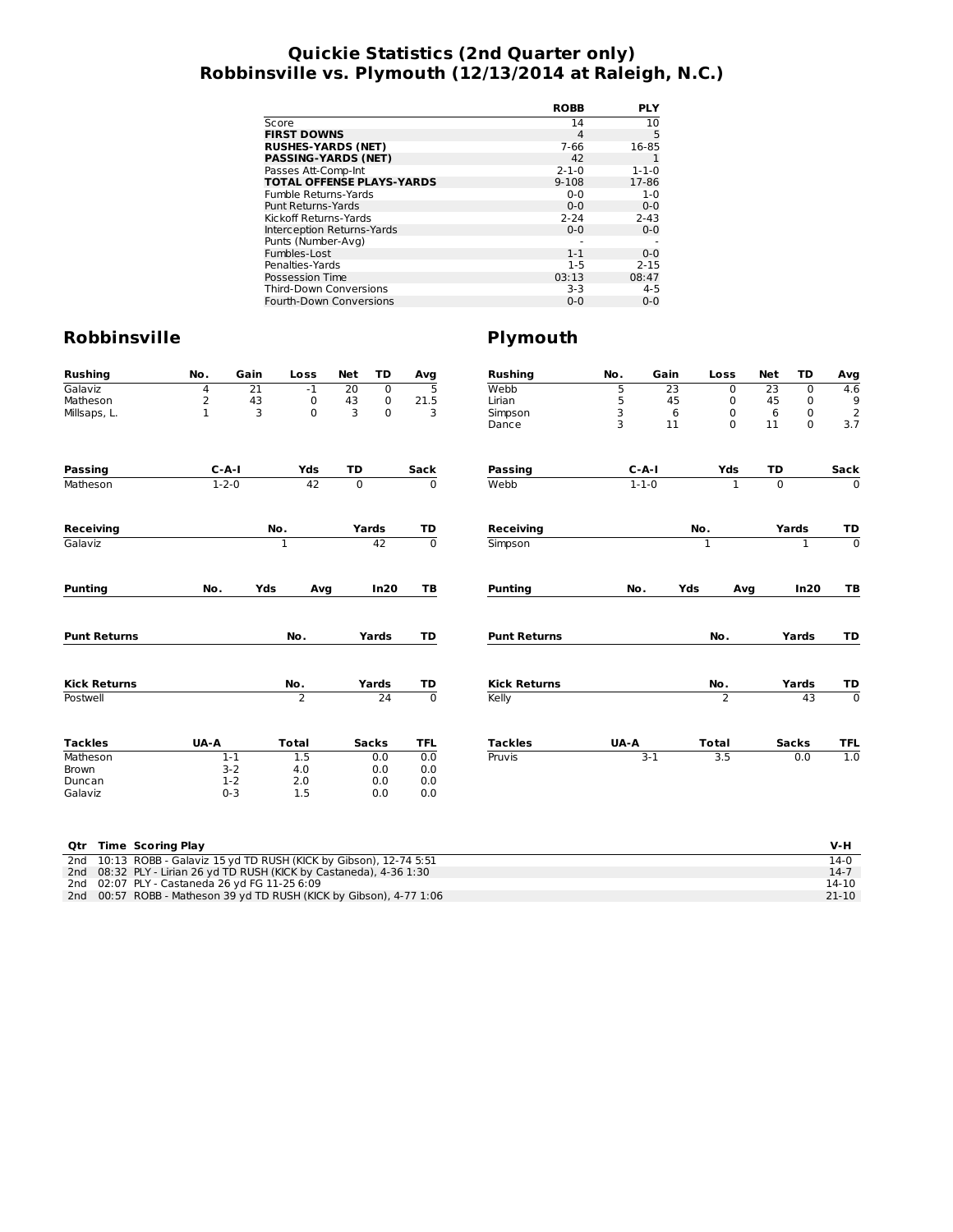#### **Play-by-Play Summary (3rd quarter) Robbinsville vs. Plymouth (12/13/2014 at Raleigh, N.C.)**

|         | 1-10 PLY43                   | Start of 3rd quarter, clock 12:00, ROBB ball on ROBB40.<br>Gibson kickoff 32 yards to the PLY28, Kelly return 13 yards to the PLY41 (Welch;Lovin). |   |
|---------|------------------------------|----------------------------------------------------------------------------------------------------------------------------------------------------|---|
|         |                              | PLYMOUTH drive start at 11:55.                                                                                                                     |   |
|         | 1-10 PLY41                   | Lirian rush for 9 yards to the 50 yardline (Matheson).                                                                                             |   |
| $2 - 1$ | PLY50                        | Simpson rush for 20 yards to the ROBB30, 1ST DOWN PLY (Millsaps, L.).                                                                              | R |
|         | 1-10 ROBB30                  | Dance rush for loss of 2 yards to the ROBB32 (Welch).                                                                                              |   |
|         | 2-12 ROBB32                  | Webb pass complete to Pruvis for 2 yards to the ROBB30 (Matheson).                                                                                 |   |
|         | 3-10 ROBB30                  | Simpson rush for 2 yards to the ROBB28 (Adams, C.).                                                                                                |   |
|         |                              | (5) Simpson injured on the play.                                                                                                                   |   |
| 4-8     | ROBB28                       | Webb rush for 2 yards to the ROBB26 (Lovin; Galaviz).                                                                                              |   |
|         |                              |                                                                                                                                                    |   |
|         |                              | 6 plays, 33 yards, 2:39                                                                                                                            |   |
|         |                              | ROBBINSVILLE drive start at 09:16.                                                                                                                 |   |
|         | (1) Webb injured on the play |                                                                                                                                                    |   |
|         | 1-10 ROBB26                  | Hemphill rush for 4 yards to the ROBB30 (Pruvis).                                                                                                  |   |
| $2 - 6$ | ROBB30                       | Galaviz rush for 1 yard to the ROBB31 (Nixon).                                                                                                     |   |
|         |                              |                                                                                                                                                    | P |
| $3 - 5$ | ROBB31                       | Matheson pass complete to Millsaps, L. for 17 yards to the ROBB48, 1ST DOWN ROBB (Young).                                                          |   |
|         | 1-10 ROBB48                  | Galaviz rush for no gain to the ROBB48 (Franklin).                                                                                                 |   |
|         | 2-10 ROBB48                  | Matheson sacked for loss of 9 yards to the ROBB39 (Conner).                                                                                        |   |
|         | 3-19 ROBB39                  | PENALTY ROBB false start 5 yards to the ROBB34.                                                                                                    |   |
|         | 3-24 ROBB34                  | Matheson sacked for loss of 10 yards to the ROBB24 (Keys).                                                                                         |   |
|         | 4-34 ROBB24                  | Matheson punt 44 yards to the PLY32, downed.                                                                                                       |   |
|         |                              | 6 plays, -2 yards, 3:30                                                                                                                            |   |
|         |                              |                                                                                                                                                    |   |
|         |                              | PLYMOUTH drive start at 05:46.                                                                                                                     |   |
|         | 1-10 PLY32                   | Lirian rush for 2 yards to the PLY34 (Matheson).                                                                                                   |   |
| $2 - 8$ | PLY34                        | Dance rush for 7 yards to the PLY41 (Franks; Matheson).                                                                                            |   |
| $3-1$   | PLY41                        | Webb rush for 2 yards to the PLY43, 1ST DOWN PLY (Brown).                                                                                          | R |
|         | 1-10 PLY43                   | Webb pass incomplete to Kelly.                                                                                                                     |   |
|         | 2-10 PLY43                   | Lirian rush for 1 yard to the PLY44 (Welch; Lovin).                                                                                                |   |
| 3-9     | PLY44                        | Simpson rush for 8 yards to the ROBB48 (Matheson).                                                                                                 |   |
| $4 - 1$ | ROBB48                       | Webb rush for loss of 1 yard to the ROBB49 (Franks; Lovin).                                                                                        |   |
|         |                              | 7 plays, 19 yards, 3:05                                                                                                                            |   |
|         |                              |                                                                                                                                                    |   |
|         |                              | <b>ROBBINSVILLE drive start at 02:41.</b>                                                                                                          |   |
|         | ROBB ball on 50 yardline.    |                                                                                                                                                    |   |
|         | <b>Official Time Out</b>     |                                                                                                                                                    |   |
|         | 1-10 ROBB50                  | Galaviz rush for no gain to the 50 yardline (Franklin).                                                                                            |   |
|         |                              | Equipment timeout (32) left shoe was untied                                                                                                        |   |
|         | 2-10 ROBB50                  | Matheson rush for 2 yards to the PLY48 (Keys).                                                                                                     |   |
|         |                              | (48) Hollingsworth was injured on the play.                                                                                                        |   |
| 3-8     | PLY48                        | PENALTY ROBB false start 5 yards to the ROBB47.                                                                                                    |   |
|         | 3-13 ROBB47                  | Matheson pass incomplete to Millsaps, L.                                                                                                           |   |
|         | 4-13 ROBB47                  | Matheson punt 23 yards to the PLY30, out-of-bounds.                                                                                                |   |
|         |                              | 3 plays, -3 yards, 1:51                                                                                                                            |   |
|         |                              |                                                                                                                                                    |   |
|         |                              | PLYMOUTH drive start at 00:50.                                                                                                                     |   |
|         | 1-10 PLY30                   | Simpson rush for 3 yards to the PLY33 (Millsaps, L.).                                                                                              |   |
| $2 - 7$ | PLY33                        | Dance rush for 2 yards to the PLY35 (Hemphill).                                                                                                    |   |
|         |                              | (10) Dance was injured on the play.                                                                                                                |   |
| $3 - 5$ | PLY35                        | Webb pass incomplete to Lirian.                                                                                                                    |   |

4-5 PLY35 Kelly punt 60 yards to the ROBB5, downed.

3 plays, 5 yards, 0:43

#### **ROBBINSVILLE drive start at 00:07.**

1-10 ROBB05 Galaviz rush for no gain to the ROBB5 (Pruvis).

#### **END OF 3rd QUARTER: Robbinsville 21, Plymouth 10**

|                        |                        | Time              | <b>1st Downs</b> |  | Conversions |                   |            |         |                 |           |
|------------------------|------------------------|-------------------|------------------|--|-------------|-------------------|------------|---------|-----------------|-----------|
| <b>Quarter Summary</b> | Score Poss R P X T 3rd |                   |                  |  |             |                   | 4th        | Rushina | Passing         | Penalties |
| Robbinsville           |                        |                   |                  |  |             | 05:28 0 1 0 1 1-3 | <u>ດ-ດ</u> |         | 8--12 1-2-0-17  | 2-10      |
| Plymouth               |                        | 06:32 2 0 0 2 1-4 |                  |  |             |                   | $0 - 2$    | 13-55   | $1 - 3 - 0 - 2$ | 0-0       |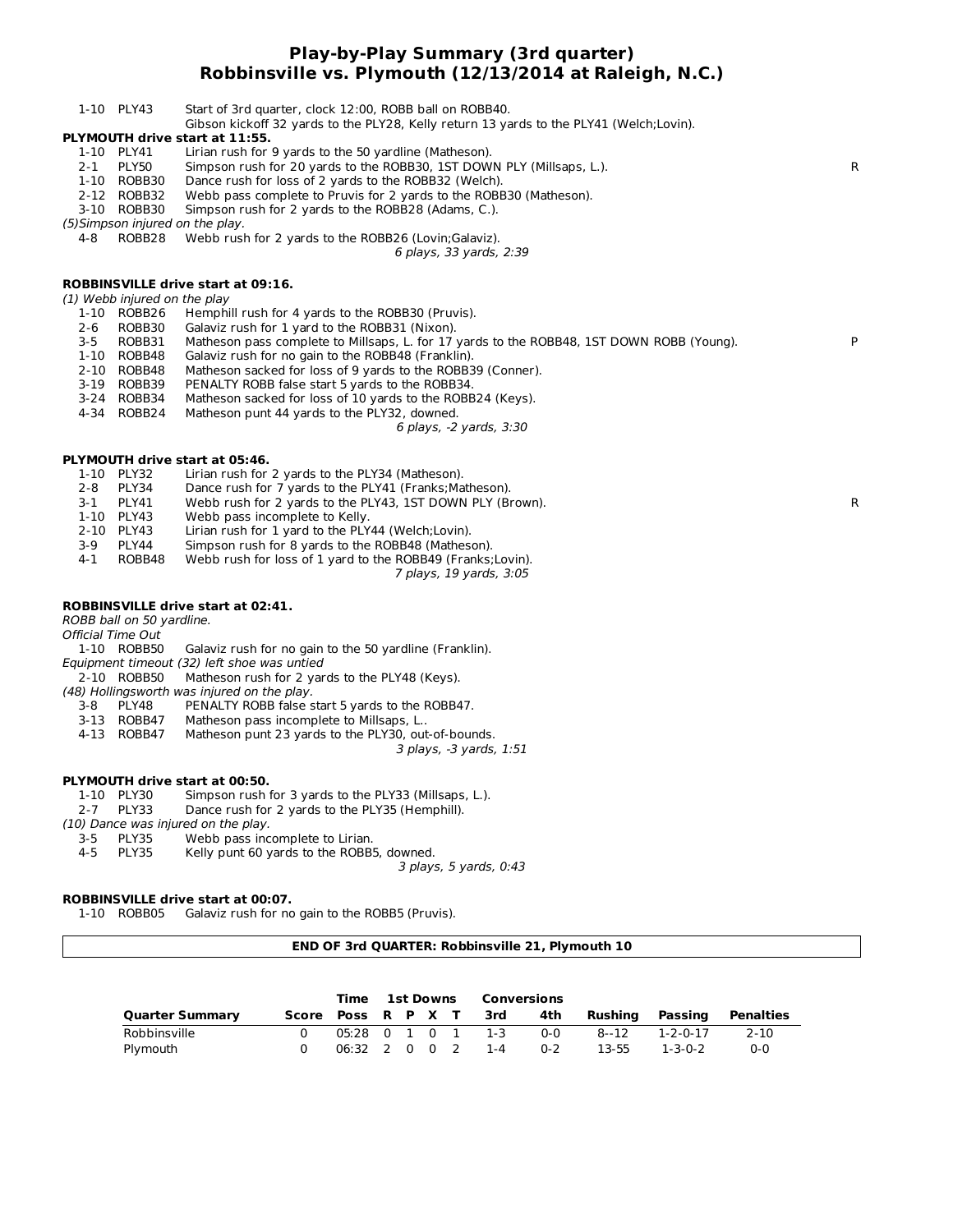## **Quickie Statistics (3rd Quarter Cumulative) Robbinsville vs. Plymouth (12/13/2014 at Raleigh, N.C.)**

|                                  | <b>ROBB</b> | <b>PLY</b>  |
|----------------------------------|-------------|-------------|
| Score                            | 21          | 10          |
| <b>FIRST DOWNS</b>               | 12          | 10          |
| <b>RUSHES-YARDS (NET)</b>        | 28-127      | 38-191      |
| <b>PASSING-YARDS (NET)</b>       | 93          | 40          |
| Passes Att-Comp-Int              | $8 - 4 - 1$ | $6 - 3 - 0$ |
| <b>TOTAL OFFENSE PLAYS-YARDS</b> | 36-220      | 44-231      |
| Fumble Returns-Yards             | $0 - 0$     | $1 - 0$     |
| <b>Punt Returns-Yards</b>        | $0 - 0$     | $0 - 0$     |
| Kickoff Returns-Yards            | $3 - 31$    | $4 - 74$    |
| Interception Returns-Yards       | $0 - 0$     | $1 - 0$     |
| Punts (Number-Avg)               | $2 - 33.5$  | $1 - 60$    |
| Fumbles-Lost                     | $2 - 2$     | $0 - 0$     |
| Penalties-Yards                  | $4 - 20$    | $5 - 40$    |
| Possession Time                  | 16:1        | 19:59       |
| <b>Third-Down Conversions</b>    | $6 - 8$     | $5 - 11$    |
| Fourth-Down Conversions          | $0 - 0$     | $0 - 4$     |

| <b>Rushing</b>                                                         | No.  | Gain           | Loss              |      | Net         | TD                   | Avg                        | <b>Rushing</b>       | No.  | Gain         |                  | Loss              | Net         | TD           | Avg              |
|------------------------------------------------------------------------|------|----------------|-------------------|------|-------------|----------------------|----------------------------|----------------------|------|--------------|------------------|-------------------|-------------|--------------|------------------|
| Galaviz                                                                | 16   | 68             | $-2$              |      | 66          | $\overline{0}$       | 4.1                        | Webb                 | 10   | 30           |                  | $-1$              | 29          | $\mathbf 0$  | 2.9              |
| Matheson                                                               | 6    | 69             | 0                 |      | 69          | $\mathbf 0$          | 11.5                       | Lirian               | 9    | 58           |                  | 0                 | 58          | 0            | 6.4              |
| Hemphill                                                               | 2    | 5              | 0                 |      | 5           | $\mathbf 0$          | 2.5                        | Simpson              | 8    | 43           |                  | 0                 | 43          | 0            | 5.4              |
| Millsaps, L.                                                           | 2    | 6              | 0                 |      | 6           | $\mathbf 0$          | 3                          | Dance                | 8    | 46           |                  | $-2$              | 44          | 0            | 5.5              |
| <b>Passing</b>                                                         |      | $C-A-I$        | Yds               |      | TD          |                      | Sack                       | Passing              |      | $C-A-I$      |                  | Yds               | TD          |              | Sack             |
| Matheson                                                               |      | $4 - 8 - 1$    | 74                |      | $\mathbf 0$ |                      | 2                          | Webb                 |      | $3 - 6 - 0$  |                  | 40                | $\mathbf 0$ |              | 0                |
|                                                                        |      |                | No.               |      | Yards       |                      | TD                         |                      |      |              |                  |                   |             | Yards        |                  |
| <b>Receiving</b>                                                       |      |                |                   |      |             |                      |                            | Receiving            |      |              | No.              |                   |             |              | TD               |
| Galaviz<br>Millsaps, L.                                                |      |                | 2<br>3            |      |             | 63<br>30             | $\mathbf 0$<br>0           | Pruvis<br>Simpson    |      |              | 2<br>$\mathbf 1$ |                   |             | 39<br>1      | $\mathbf 0$<br>0 |
| <b>Punting</b>                                                         | No.  |                | Yds               | Avg  |             | In20                 | ΤВ                         | <b>Punting</b>       | No.  |              | Yds              | Avg               |             | In20         | TВ               |
| Matheson                                                               |      | $\overline{2}$ | 67                | 33.5 |             | $\overline{0}$       | $\overline{0}$             | Kelly                |      | $\mathbf{1}$ | 60               | 60.0              |             | $\mathbf{1}$ | $\overline{0}$   |
| <b>Punt Returns</b>                                                    |      |                | No.               |      |             | Yards                | TD                         | <b>Punt Returns</b>  |      |              |                  | No.               |             | Yards        | TD               |
|                                                                        |      |                |                   |      |             |                      |                            |                      |      |              |                  |                   |             |              |                  |
| <b>Kick Returns</b>                                                    |      |                | No.               |      |             | Yards                | TD                         | <b>Kick Returns</b>  |      |              |                  | No.               |             | Yards        | TD               |
| Postwell<br>Galaviz                                                    |      |                | 2<br>$\mathbf{1}$ |      |             | 24<br>$\overline{7}$ | $\mathbf 0$<br>$\mathbf 0$ | Kelly<br>Downing, T. |      |              |                  | 3<br>$\mathbf{1}$ |             | 56<br>18     | $\mathbf 0$<br>0 |
| <b>Tackles</b>                                                         | UA-A |                | <b>Total</b>      |      |             | <b>Sacks</b>         | <b>TFL</b>                 | Tackles              | UA-A |              |                  | <b>Total</b>      |             | <b>Sacks</b> | <b>TFL</b>       |
| Matheson                                                               |      | $6 - 3$        | 7.5               |      |             | 0.0                  | 0.0                        | Pruvis               |      | $7 - 2$      |                  | 8.0               |             | 0.0          | 1.0              |
| <b>Brown</b>                                                           |      | $4 - 4$        | 6.0               |      |             | 0.0                  | 0.0                        | Nixon                |      | $2 - 4$      |                  | 4.0               |             | 0.0          | 0.0              |
| Duncan                                                                 |      | $2 - 4$        | 4.0               |      |             | 0.0                  | 0.0                        | Keys                 |      | $3 - 1$      |                  | 3.5               |             | 1.0          | 1.0              |
| Galaviz                                                                |      | $1 - 4$        | 3.0               |      |             | 0.0                  | 0.0                        | Webb                 |      | $3 - 1$      |                  | 3.5               |             | 0.0          | 0.0              |
| <b>Time Scoring Play</b><br>Qtr                                        |      |                |                   |      |             |                      |                            |                      |      |              |                  |                   |             |              | V-H              |
| 08:53 ROBB - Galaviz 14 yd TD RUSH (KICK by Gibson), 8-64 3:07<br>1st  |      |                |                   |      |             |                      |                            |                      |      |              |                  |                   |             |              | $7-0$            |
| 10:13 ROBB - Galaviz 15 yd TD RUSH (KICK by Gibson), 12-74 5:51<br>2nd |      |                |                   |      |             |                      |                            |                      |      |              |                  |                   |             |              | $14-0$           |
| 08:32 PLY - Lirian 26 yd TD RUSH (KICK by Castaneda), 4-36 1:30<br>2nd |      |                |                   |      |             |                      |                            |                      |      |              |                  |                   |             |              | $14-7$           |
| 02:07 PLY - Castaneda 26 yd FG 11-25 6:09<br>2nd                       |      |                |                   |      |             |                      |                            |                      |      |              |                  |                   |             |              | $14-10$          |
| 00:57 ROBB - Matheson 39 yd TD RUSH (KICK by Gibson), 4-77 1:06<br>2nd |      |                |                   |      |             |                      |                            |                      |      |              |                  |                   |             |              | $21-10$          |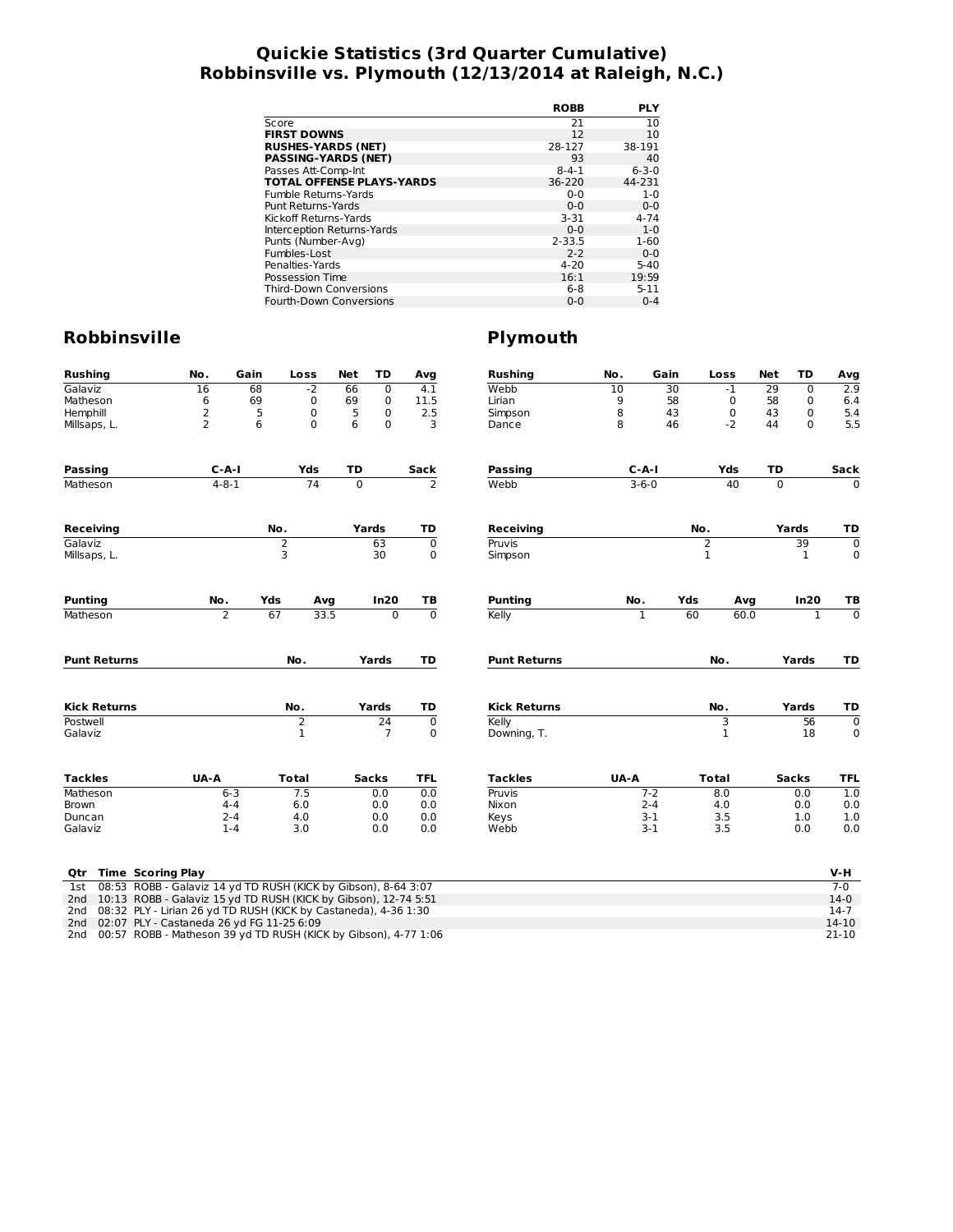## **Quickie Statistics (3rd Quarter only) Robbinsville vs. Plymouth (12/13/2014 at Raleigh, N.C.)**

|                                  | <b>ROBB</b> | <b>PLY</b>     |
|----------------------------------|-------------|----------------|
| Score                            | 0           | 0              |
| <b>FIRST DOWNS</b>               |             | $\overline{2}$ |
| <b>RUSHES-YARDS (NET)</b>        | $8 - 12$    | 13-55          |
| <b>PASSING-YARDS (NET)</b>       | 17          | 2              |
| Passes Att-Comp-Int              | $2 - 1 - 0$ | $3 - 1 - 0$    |
| <b>TOTAL OFFENSE PLAYS-YARDS</b> | $10-5$      | 16-57          |
| Fumble Returns-Yards             | $0 - 0$     | $0 - 0$        |
| Punt Returns-Yards               | $0 - 0$     | $0 - 0$        |
| Kickoff Returns-Yards            | $0 - 0$     | $1 - 13$       |
| Interception Returns-Yards       | $0 - 0$     | $0 - 0$        |
| Punts (Number-Avg)               | $2 - 33.5$  | $1 - 60.0$     |
| Fumbles-Lost                     | $0 - 0$     | $0 - 0$        |
| Penalties-Yards                  | $2 - 10$    | $0 - 0$        |
| Possession Time                  | 05:28       | 06:32          |
| <b>Third-Down Conversions</b>    | $1 - 3$     | $1 - 4$        |
| Fourth-Down Conversions          | $0 - 0$     | $0 - 2$        |

| <b>Rushing</b>      | No.         | Gain           | Loss                | <b>Net</b><br>TD                 | Avg                           | <b>Rushing</b>      | No.          | Gain | Loss           | TD<br>Net                  | Avg                            |
|---------------------|-------------|----------------|---------------------|----------------------------------|-------------------------------|---------------------|--------------|------|----------------|----------------------------|--------------------------------|
| Galaviz             | 4           | 1              | $\overline{0}$      | $\overline{1}$<br>$\overline{0}$ | 0.3                           | Webb                | 3            | 4    | $-1$           | З<br>$\mathbf 0$           | T                              |
| Matheson            | 1           | 2              | 0                   | 2<br>0                           | $\overline{2}$                | Lirian              | 3            | 12   | $\pmb{0}$      | 12<br>0                    | 4                              |
| Hemphill            | 1           | $\overline{4}$ | $\mathbf 0$         | 4<br>$\mathbf 0$                 | $\overline{4}$                | Simpson             | 4            | 33   | $\pmb{0}$      | 33<br>0                    | $\frac{8.3}{2.3}$              |
|                     |             |                |                     |                                  |                               | Dance               | 3            | 9    | $-2$           | $\overline{7}$<br>$\Omega$ |                                |
| <b>Passing</b>      |             | $C-A-I$        | Yds                 | TD                               | Sack                          | <b>Passing</b>      | $C-A-I$      |      | Yds            | TD                         | Sack                           |
| Matheson            |             | $1 - 2 - 0$    | $-2$                | $\overline{0}$                   | $\overline{2}$                | Webb                | $1 - 3 - 0$  |      | $\overline{2}$ | $\mathbf 0$                | $\overline{0}$                 |
| <b>Receiving</b>    |             |                | No.                 | Yards                            | TD                            | Receiving           |              | No.  |                | Yards                      | TD                             |
| Millsaps, L.        |             |                | $\overline{2}$      | 17                               | $\overline{0}$                | Pruvis              |              | 1    |                | $\overline{2}$             | $\overline{0}$                 |
| <b>Punting</b>      | No.         |                | Yds<br>Avg          | In20                             | TB                            | <b>Punting</b>      | No.          | Yds  | Avg            | In20                       | TB                             |
| Matheson            |             | $\overline{2}$ | 67<br>33.5          |                                  | $\overline{0}$<br>$\mathbf 0$ | Kelly               | $\mathbf{1}$ | 60   | 60.0           |                            | $\overline{0}$<br>$\mathbf{1}$ |
| <b>Punt Returns</b> |             |                | No.                 | Yards                            | TD                            | <b>Punt Returns</b> |              |      | No.            | Yards                      | TD                             |
| <b>Kick Returns</b> |             |                | No.                 | Yards                            | TD                            | <b>Kick Returns</b> |              |      | No.            | Yards                      | TD                             |
|                     |             |                |                     |                                  |                               | Kelly               |              |      | $\mathbf{1}$   | $\overline{13}$            | $\overline{0}$                 |
| <b>Tackles</b>      | <b>UA-A</b> |                | <b>Total</b>        | <b>Sacks</b>                     | <b>TFL</b>                    | <b>Tackles</b>      | UA-A         |      | <b>Total</b>   | <b>Sacks</b>               | <b>TFL</b>                     |
| Matheson            |             | $4 - 1$        | 4.5                 | 0.0                              | 0.0                           | Pruvis              | $2 - 0$      |      | 2.0            | 0.0                        | 0.0                            |
| Brown               |             | $1-0$          | 1.0                 | 0.0                              | 0.0                           | Nixon               | $1 - 0$      |      | 1.0            | 0.0                        | 0.0                            |
| Galaviz             |             | $0 - 1$        | 0.5                 | 0.0                              | 0.0                           | Keys                | $2 - 0$      |      | 2.0            | 1.0                        | 1.0                            |
| Qtr                 | <b>Time</b> |                | <b>Scoring Play</b> |                                  |                               |                     |              |      |                | $V-H$                      |                                |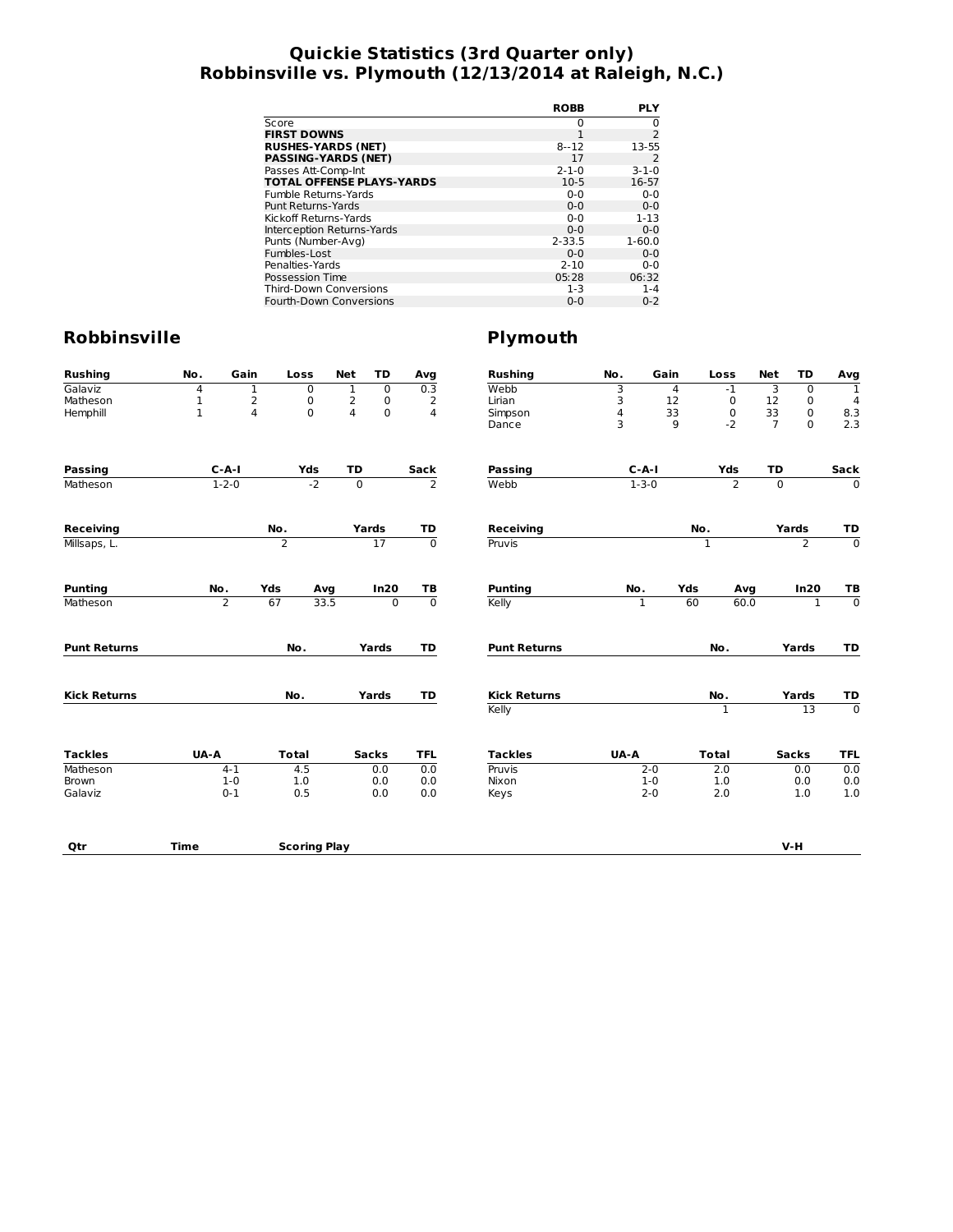#### **Play-by-Play Summary (4th quarter) Robbinsville vs. Plymouth (12/13/2014 at Raleigh, N.C.)**

- 2-10 ROBB05 Start of 4th quarter, clock 12:00.
- 2-10 ROBB05 Galaviz rush for 3 yards to the ROBB8 (Hollingsworth).
- 3-7 ROBB08 Galaviz rush for loss of 3 yards to the ROBB5 (Conner).
- Matheson punt 44 yards to the ROBB49, Webb return 19 yards to the ROBB30 (Wachacha, Z.).

3 plays, 0 yards, 1:39

# **PLYMOUTH drive start at 10:28.**

- Dance rush for loss of 2 yards to the ROBB32 (Matheson).
- 2-12 ROBB32 PENALTY PLY illegal formation 3 yards to the ROBB35.
- 2-15 ROBB35 Webb rush for 7 yards to the ROBB28 (Brown).<br>3-8 ROBB28 Simpson rush for 4 yards to the ROBB24 (Mathe
- Simpson rush for 4 yards to the ROBB24 (Matheson;Brown).
- 4-4 ROBB24 Dance rush for 1 yard to the ROBB23 (Lovin).

4 plays, 7 yards, 1:16

#### **ROBBINSVILLE drive start at 09:12.**

- 1-10 ROBB23 Galaviz rush for 5 yards to the ROBB28 (Pruvis).
- 2-5 ROBB28 Matheson rush for loss of 5 yards to the ROBB23 (Hollingsworth).
- 3-10 ROBB23 Matheson pass incomplete to Postwell (Webb).<br>4-10 ROBB23 Matheson punt 39 vards to the PLY38 downed
- Matheson punt 39 yards to the PLY38, downed.

3 plays, 0 yards, 1:27

#### **PLYMOUTH drive start at 07:45.**

- 1-10 PLY38 Webb pass complete to Pruvis for loss of 3 yards to the PLY35 (Galaviz).
- 2-13 PLY35 Dance rush for loss of 3 yards to the PLY32, fumble forced by Hemphill, fumble by Dance recovered by ROBB Hemphill at PLY31.

2 plays, -7 yards, 1:00

#### **ROBBINSVILLE drive start at 06:45.**

- 1-10 PLY31 PENALTY ROBB personal foul off-setting, PENALTY PLY personal foul off-setting.<br>1-10 PLY31 Hemphill rush for 1 yard to the PLY30 (Nixon).
- Hemphill rush for 1 yard to the PLY30 (Nixon).
- 2-9 PLY30 Galaviz rush for loss of 1 yard to the PLY31, fumble by Galaviz recovered by ROBB Galaviz at PLY30.
- 3-9 PLY30 Matheson sacked for loss of 6 yards to the PLY36 (Hollingsworth).<br>4-15 PLY36 Matheson sacked for loss of 5 yards to the PLY41 (Johnson).
	- Matheson sacked for loss of 5 yards to the PLY41 (Johnson).
		- 4 plays, -10 yards, 2:09

#### **PLYMOUTH drive start at 04:36.**

- 1-10 PLY41 Webb pass incomplete to Kelly (Duncan).<br>2-10 PLY41 Simpson rush for 2 yards to the PLY43 (M
- Simpson rush for 2 yards to the PLY43 (Matheson;Duncan).
- 
- 3-8 PLY43 Webb pass complete to Keys for 15 yards to the ROBB42, 1ST DOWN PLY (Millsaps, L.).<br>1-10 ROBB42 Webb rush for 42 yards to the ROBB0, 1ST DOWN PLY, TOUCHDOWN, clock 03:22. Webb rush for 42 yards to the ROBB0, 1ST DOWN PLY, TOUCHDOWN, clock 03:22.

Robbinsville injured player (4) Duncan

1-0 ROBB03 Dance rush attempt good.

#### **Robbinsville 21, Plymouth 18**

#### 4 plays, 59 yards, 1:14

Conner kickoff 25 yards to the ROBB35, Matheson return 5 yards to the ROBB40 (Purvis;Underwood).

#### **ROBBINSVILLE drive start at 03:17.**

| 1-10        | ROBB40      | Galaviz rush for loss of 1 yard to the ROBB39 (Keys).            |    |
|-------------|-------------|------------------------------------------------------------------|----|
|             | 2-11 ROBB39 | Timeout Plymouth, clock 03:10.                                   |    |
|             | 2-11 ROBB39 | Galaviz rush for 29 yards to the PLY32, 1ST DOWN ROBB (Johnson). | R. |
|             | 1-10 PLY32  | PENALTY ROBB personal foul 15 yards to the PLY47.                |    |
| 1st and 10. |             |                                                                  |    |
| 1-10        | PLY47       | Galaviz rush for 5 yards to the PLY42 (Keys; Young).             |    |
| $2 - 5$     | PLY42       | Galaviz rush for 3 yards to the PLY39 (Conner; Nixon).           |    |
| $3-2$       | PLY39       | Timeout Plymouth, clock 01:56.                                   |    |
| $3 - 2$     | PLY39       | Galaviz rush for loss of 1 yard to the PLY40 (Pruvis).           |    |
| 3rd and 8.  |             |                                                                  |    |
| 3-8         | PLY40       | Timeout Plymouth, clock 01:51.                                   |    |
| 3-8         | PLY40       | Galaviz rush for 5 yards to the PLY35 (Webb; Young).             |    |
| 1st and 10. |             |                                                                  |    |
| 1-10        | PLY35       | Hemphill rush for 2 yards to the PLY33 (Pruvis).                 |    |
| 2-8         | PLY33       | TEAM rush for loss of 2 yards to the PLY35.                      |    |
| $3 - 10$    | PLY35       | End of game, clock 00:00.                                        |    |
|             |             | $0 \text{ when } 25 \text{ and } 2.17$                           |    |

8 plays, 25 yards, 3:17

|                 |  | Time 1st Downs Conversions |  |  |                        |  |                               |
|-----------------|--|----------------------------|--|--|------------------------|--|-------------------------------|
| Quarter Summary |  |                            |  |  | Score Poss R P X T 3rd |  | 4th Rushing Passing Penalties |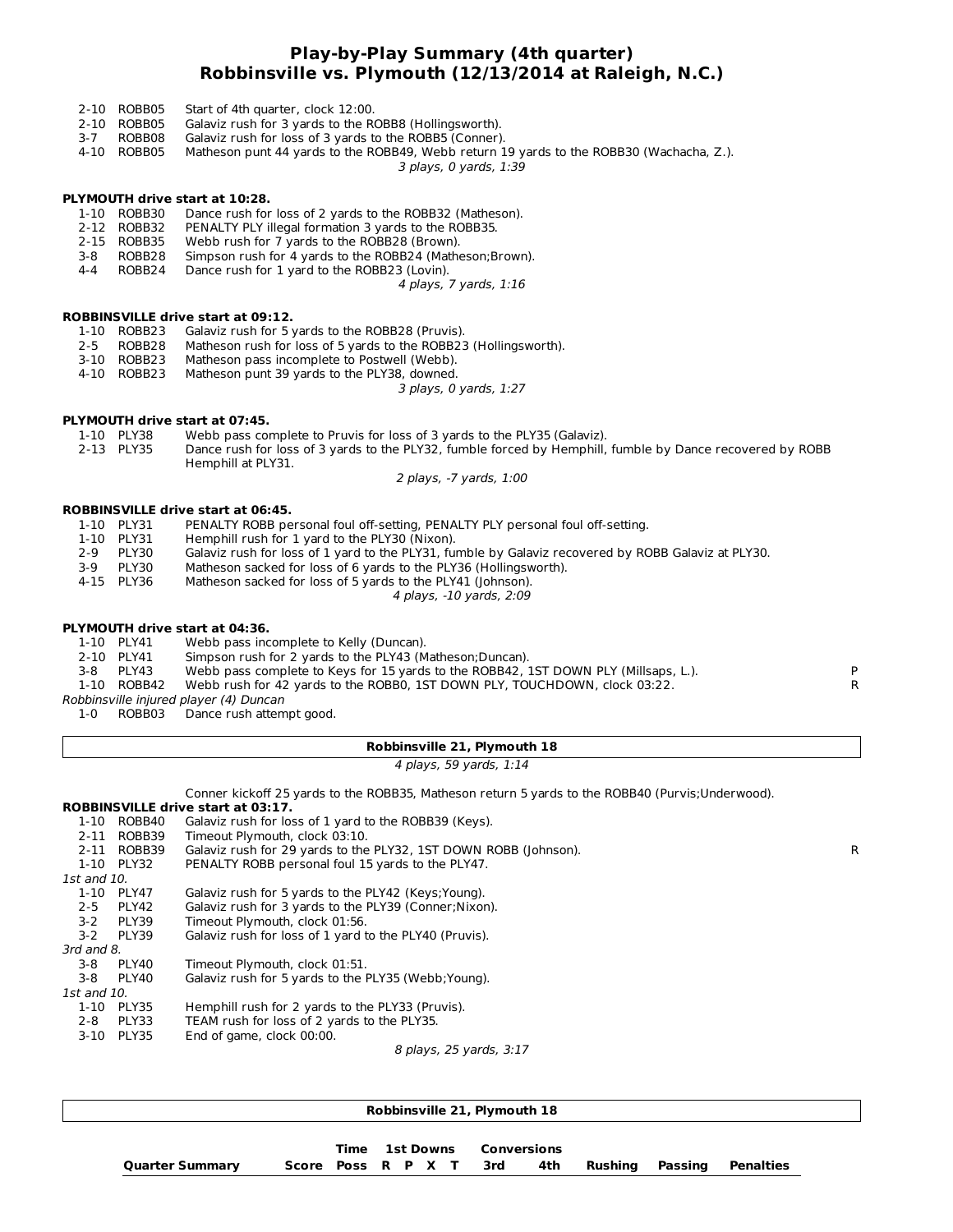|                        |  | Time 1st Downs Conversions |  |  |  |                       |                                            |                 |           |
|------------------------|--|----------------------------|--|--|--|-----------------------|--------------------------------------------|-----------------|-----------|
| <b>Quarter Summary</b> |  |                            |  |  |  |                       | Score Poss R P X T 3rd 4th Rushing Passing |                 | Penalties |
| Robbinsville           |  |                            |  |  |  | 08:30 1 0 0 1 0-5 0-1 | 16-30                                      | $0 - 1 - 0 - 0$ | 1-15      |
| Plymouth               |  |                            |  |  |  | 03:30 1 1 0 2 1-2 0-1 | 7-50                                       | 2-3-0-12        | $-1-3$    |